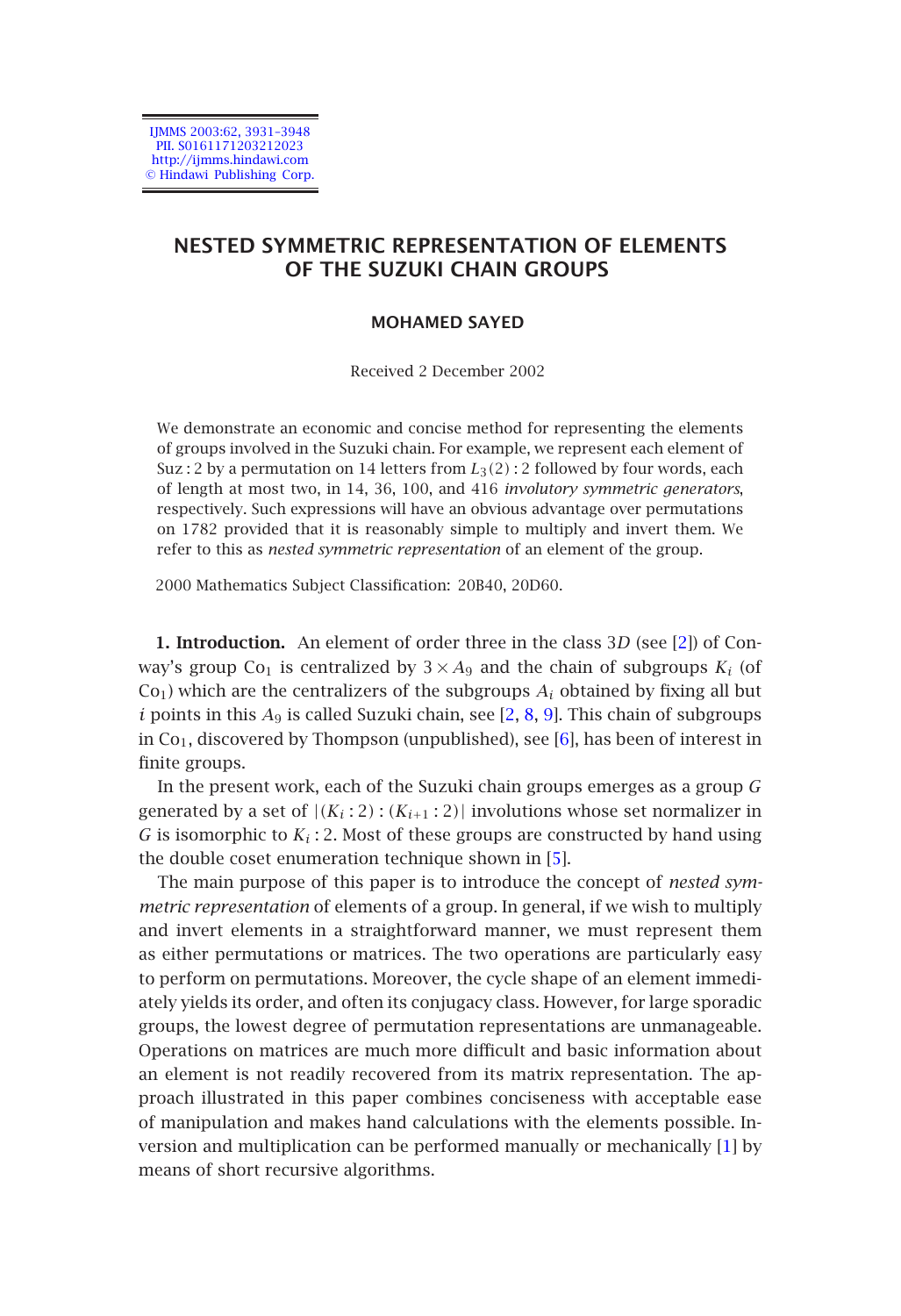**2. Involutory symmetric generators of groups.** Let *G* be a group and let  $T = \{t_0, t_1, \ldots, t_{n-1}\}$  be a set of elements of order *m* in *G*. Making the definitions  $T_i = \langle t_i \rangle$  and  $\overline{T} = \{T_0, T_1, \ldots, T_{n-1}\}$  allows us to define  $N = \mathcal{N}_G(\overline{T})$ , the set normalizer in *G* of *<sup>T</sup>*. We say that *<sup>T</sup>* is a *symmetric generating set* for *<sup>G</sup>* if the following two condi[tio](#page-17-6)[ns](#page-17-7) [ho](#page-17-4)ld:

(i)  $G = \langle T \rangle$ ,

(ii) *N* permutes  $\overline{T}$  transitively.

We call *N* the *control subgroup*. Conditions (i) and (ii) imply that *G* is a homomorphic image of the *progenitor*

$$
m^{*n}:N,\tag{2.1}
$$

where *<sup>m</sup>*∗*<sup>n</sup>* represents a free product of *<sup>n</sup>* copies of the cyclic group *Cm* and *<sup>N</sup>* is a group of automorphisms of  $m^{*n}$  which permutes the *n* cyclic subgroups by conjugation, see [3, 4, 5].

Since in this paper we are only concerned with involutory symmetric generators, we restrict our attention to the case  $m = 2$  (while *N* will simply act by conjugation as permutations of the *n* involutory symmetric generators).

**Theorem 2.1.** *All non-abelian finite simple groups can arise as finite homomorphic images of progenitors of the form* <sup>2</sup>∗*<sup>n</sup>* : *<sup>N</sup>.*

**Proof.** Let *H* be a maximal subgroup of a finite simple group *G*. Suppose that 1 ≠ **t** ∈ *G*, **t**<sup>2</sup> = 1. Under the subgroup *H*, **t**<sup>*G*</sup>, the conjugacy class of **t** in *G*, splits into orbits as

$$
\mathbf{t}^G = \mathcal{T}_1 \dot{\cup} \mathcal{T}_2 \dot{\cup} \cdots \dot{\cup} \mathcal{T}_r. \tag{2.2}
$$

Without loss of generality, we may assume that  $\mathcal{T}_1 = \{t_0, t_1, \ldots, t_{n-1}\}$  is not a subset of *H*, It is clear that subset of *H*. It is clear that

$$
\mathcal{N}_G(\langle \mathcal{T}_1 \rangle) \ge \langle H, \mathcal{T}_1 \rangle = G \tag{2.3}
$$

since *H* is maximal in *G* and  $\mathcal{T}_1$  is not a subset of *H*. Therefore,

$$
1 \neq \langle \mathcal{T}_1 \rangle \triangleleft \mathcal{G},\tag{2.4}
$$

and, since *G* is simple, we have

$$
\langle \mathcal{T}_1 \rangle = G. \tag{2.5}
$$

Moreover, if  $\pi \in H$  and  $\mathbf{t}_i^{\pi} = \mathbf{t}_i$  ( $i = 0, 1, ..., n-1$ ), then  $\pi \in \mathcal{L}(G)$  and so  $\pi = 1$ , that is *H* assumption the class of  $\pi$  faithfully (and transitively). Now let that is, *H* permutes the elements of  $\mathcal{T}_1$  faithfully (and transitively). Now, let <sup>2</sup>∗*<sup>n</sup>* denote a free product of *<sup>n</sup>* copies of the cyclic group *<sup>C</sup>*<sup>2</sup> with involutory generators  $t_0, t_1, \ldots, t_{n-1}$  and let  $N \cong H$  consist of all automorphisms of  $2^{*n}$ which permute the  $t_i$  as  $H$  permutes the  $t_i$ :

$$
\pi^{-1}t_i\pi = t_i^{\pi} = t_{\pi(i)} \quad \text{for } \pi \in N.
$$
 (2.6)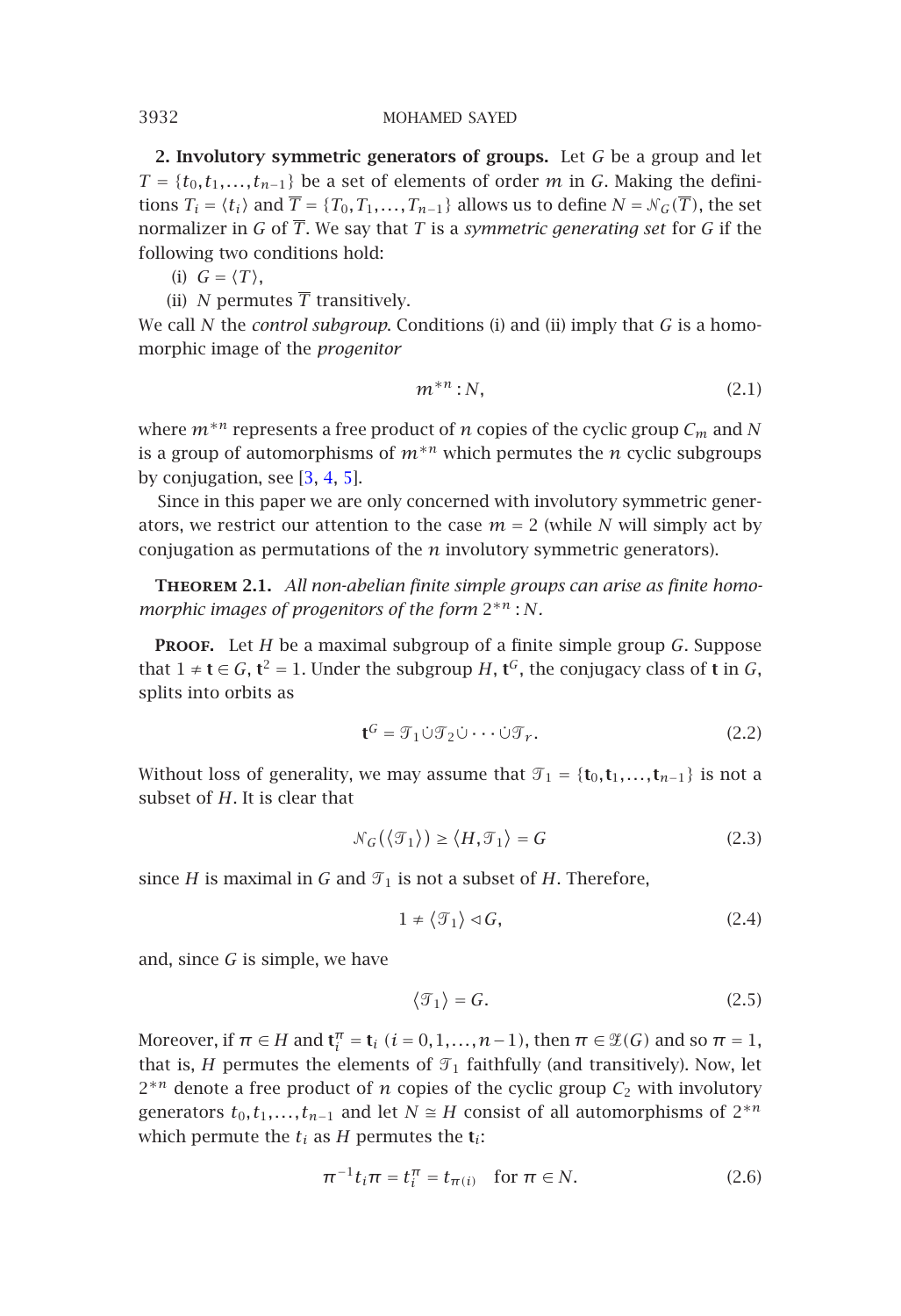Then, clearly *G* is a homomorphic image of  $2^{*n}$  : *N*, a split extension of  $2^{*n}$  by the permutation automorphisms *N*. the permutation automorphisms *N*.

Since the progenitor is a semidirect product (of  $\langle T \rangle$  with *N*), it follows that, in any homomorphic image *G*, we may use the equation

$$
t_i \pi = \pi t_i^{\pi} = \pi t_{\pi(i)}
$$
 (2.7)

or  $i\pi = \pi i^{\pi}$  as we will more commonly write (see below) to gather the elements of *N* over to the left. Another consequence of this is that a relation of the form  $(\pi t_i)^n = 1$  for some  $\pi \in N$  in a permutation progenitor becomes

$$
\pi^n = t_i t_{\pi(i)} \cdots t_{\pi^{n-1}(i)}.
$$
\n(2.8)

Each element of the progenitor can be represented as  $\pi w$ , where  $\pi \in N$  and *w* is a word in the symmetric generators. Indeed, this representation is unique provided that  $w$  is simplified so that those adjacent symmetric generators are distinct. Thus any additional relator by which we must factor the progenitor to obtain *G* must have the form  $\pi w(t_0, t_1, \ldots, t_{n-1})$ , where  $\pi \in N$  and *w* is a word in *T*.

Now, if *NxN* is a double coset of *N* in *G*, we have

$$
NxN = N\pi wN = NwN, \qquad (2.9)
$$

where  $x = \pi w \in G$ , with  $\pi \in N$ , and w a word in the symmetric generators. We denote this double coset by  $[w]$ ; for example,  $[01]$  denotes the double coset  $Nt_0t_1N$ . The double coset  $NeN = N$ , where *e* is the identity element, is denoted by *[*∗*]*.

**NOTATION 2.2.** We will allow *i* to stand for the coset  $Nt_i$ , *ij* for the coset  $Nt<sub>i</sub>t<sub>j</sub>$ , and so on. We will also let *i* stand for the symmetric generator  $t<sub>i</sub>$  when there is no danger of confusion. Thus we write, for instance, *ij* <sup>∼</sup> *k* to mean  $Nt<sub>i</sub>t<sub>j</sub> = Nt<sub>k</sub>$  and  $ij = k$  to mean  $t<sub>i</sub>t<sub>j</sub> = t<sub>k</sub>$ .

We define the subgroups  $N^t, N^{tJ}, N^{tJk}, \ldots$  (for *i*, *j*, and *k* distinct) as follows:

$$
N^{i} = \mathcal{C}_{N}(\langle t_{i} \rangle), \qquad N^{ij} = \mathcal{C}_{N}(\langle t_{i}, t_{j} \rangle), \qquad N^{ijk} = \mathcal{C}_{N}(\langle t_{i}, t_{j}, t_{k} \rangle) \tag{2.10}
$$

or, more generally,

$$
N^{i_1 i_2 \cdots i_m} = \mathcal{C}_N(\langle t_{i_1}, t_{i_2}, \dots, t_{i_m} \rangle)
$$
\n(2.11)

for  $i_1, i_2, \ldots, i_m$  distinct.

Let *g* be an element of *G*. Then we define

$$
N^{(g)} = \{\pi \in N \mid Ng\pi = Ng\},\tag{2.12}
$$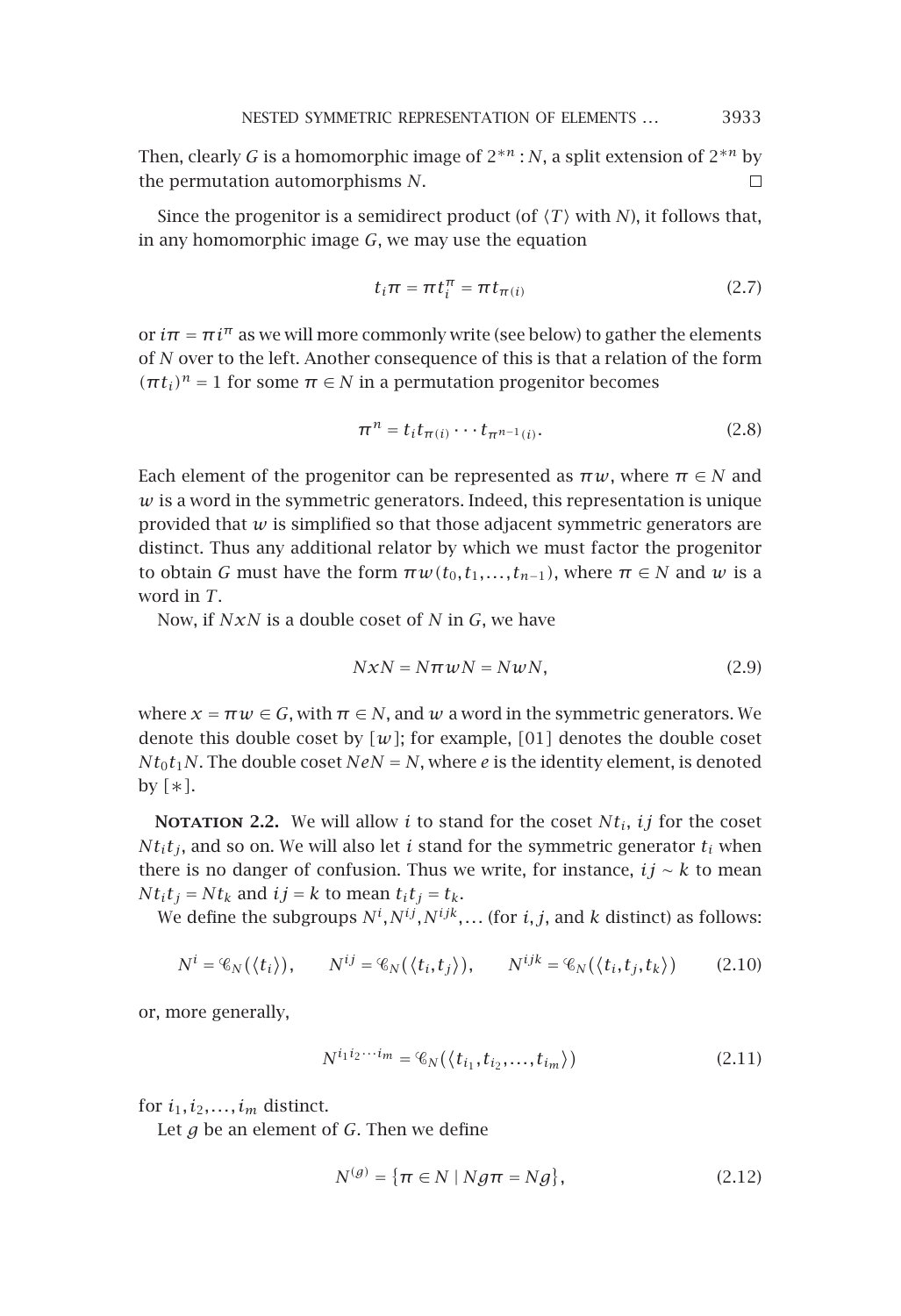where  $N^{(g)}$  is called the *coset stabilizing subgroup* (of *Ng* in *N*). Clearly,  $N^{w} \leq$  $N^{(w)}$  for *w* being a word in the symmetric generators and the number of cosets in the double coset  $[w] = NwN$  is given by  $|N|/|N^{(w)}|$ , see [5, 7].

**LEMMA 2.3.** *In*  $2^n n : N$ *,*  $\langle t_i, t_j \rangle \cap N \leq \mathcal{C}_N(N^{ij})$ *.* 

**PROOF.** Suppose that some element of *G* is in  $\langle t_i, t_j \rangle$  and *N*; then it must<br>utualize sympthize in  $\mathcal{M}^i$ , since by definition sympthize in  $\mathcal{M}^i$  commutes centralize everything in  $N^{ij}$ —since, by definition, everything in  $N^{ij}$  commutes with everything in  $\langle t_i, t_j \rangle$ —and also in *N*, see [4]. Of course, this result can be readily generalized to more than two symmetric generators, and the general result is

$$
\langle t_{i_1}, t_{i_2}, \dots, t_{i_m} \rangle \cap N \leq \mathcal{C}_N(N^{i_1 i_2 \cdots i_m}). \tag{2.13}
$$

**LEMMA 2.4.** *In*  $(2^n : N)/(\pi_{ab} = aba)$  *(ab is called a special pair),* 

$$
N^{(ij)} \ge \langle N^{ij}, \pi_{kj} \text{ with } ik \text{ and } kj \text{ special pairs } \rangle. \tag{2.14}
$$

**PROOF.** Since  $ij \sim ik \cdot kj \sim i \cdot \pi_{kj} \cdot k \sim i^{\pi_{kj}} \cdot k = (ij)^{\pi_{kj}}$ , then  $\pi_{kj}$  fixes the coset *ij*. Then  $\pi_{kj} \in N^{(ij)}$ .

**3. Manual double coset enumeration.** It is now clear that we intend to take our progenitor of shape 2∗*<sup>n</sup>* : *N*, where *N* is a transitive permutation group on *n* letters. A canonical presentation for this progenitor is

$$
\langle x, y, t \mid \langle x, y \rangle \cong N, t^2 = 1 = [N^0, t] \rangle,
$$
\n(3.1)

where *x* and *y* generate *N*, and *t* corresponds to  $t_0$ . The meaning of  $1 = [N^0, t]$ is that we adjoin the relations  $1 = [x_1, t] = [x_2, t] = \cdots = [x_p, t]$ , where  $x_1$ ,  $x_2, \ldots, x_p$  generate  $N^0$ , and  $\langle x, y \rangle \cong N$  means that we adjoin sufficient relations between  $x$  and  $y$  to define  $N$ .

**3.1. The progenitor**  $2^{*(7+7)}$  :  $(L_3(2):2)$ . A presentation for the progenitor is

$$
\langle x, y, s \mid x^2 = y^3 = (xy)^8 = [x, y]^4 = s^2 = [s, y] = [s, [x, y]^2] = 1 \rangle, \quad (3.2)
$$

where the action of the elements of the control subgroup  $N \approx L_3(2)$ : 2 on the 14 symmetric generators may be given by  $x = (0,0)(1,1)(2,2)(3,3)(4,4)(5,5)(6,6)$ and  $y = (0, 5, 6)(1, 2, 4)(1, 6, 5)(2, 4, 3)$ . Here the symmetric generators are denoted by seven points  $0,1,2,3,4,5$ , and  $6$ , and seven lines  $0,1,2,3,4,5$ , and  $6$  in the projective plane shown in Figure 3.1. In order to obtain a finite homomorphic image of such a progenitor, we must factor by some additional relations. There are three two-point stabilizers  $N^{ij}$ , depending on whether *i* is a point and *j* is a line not through it, *i* is a point and *j* is a line through it, or *i* and *j* are two different points or two different lines. Now consider the first case

$$
N^{00} = \langle (2,4)(5,6)(2,4)(5,6), (1,2)(3,6)(1,2)(3,6) \rangle \cong S_3,
$$
 (3.3)

<span id="page-3-0"></span>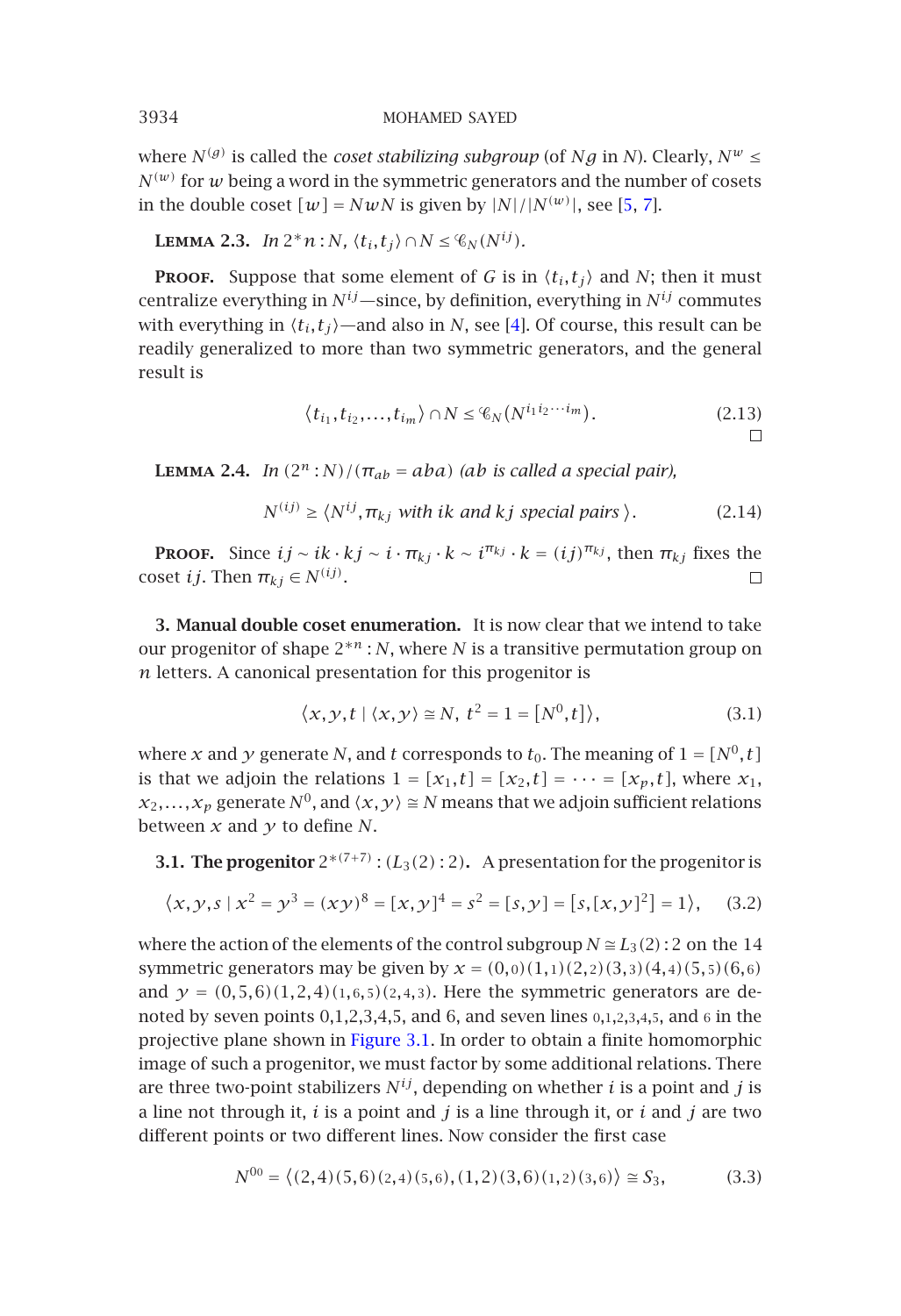## <span id="page-4-0"></span>NESTED SYMMETRIC REPRESENTATION OF ELEMENTS *...* <sup>3935</sup>



Figure 3.1. Seven-point projective plane.

which is centralized by the involution  $\pi_{00} = (0,0)(1,1)(2,2)(3,3)(4,4)(5,5)(6,6)$ . Lemma 2.3 stated that  $\pi_{00}$  is the only permutation of *N* which can be written in terms of  $s_0$  and  $s_0$ . We make the assumption that  $\pi_{00} = s_0 s_0 s_0$ , a word in the symmetric generators  $s_0$  and  $s_0$  of the shortest length that does not lead to collapse. Also

$$
N^{65} = \langle (0,1)(2,5)(0,4)(2,3), (0,2)(1,5)(0,4)(1,6),(0,1,2,5)(3,4)(0,6,4,1)(2,3) \rangle
$$
 (3.4)  

$$
\approx D_8,
$$

which is centralized by the involution  $\pi_{65} = (0,2)(1,5)(0,4)(1,6)$ . If we can write the involution  $\pi_{65}$  as a word in the symmetric generators  $s_6$  and  $s_5$ , the shortest possibility is  $\pi_{65} = (s_6 s_5)^2$ . The third relation is  $\pi_{01} = (s_0 s_1)^2$ , where  $\pi_{01} = (2,5)(4,6)(0,3)(2,4) \in \mathcal{C}_N(N^{01}).$ 

Consider the group

$$
G \cong \frac{2^{*(7+7)} : (L_3(2) : 2)}{\pi_{00} = s_0 s_0 s_0, \pi_{65} = (s_6 s_5)^2},
$$
\n(3.5)

from which a simple presentation follows:

$$
\langle x, y, s \mid x^2 = y^3 = (xy)^8 = [x, y]^4 = s^2 = [s, y]
$$
  
=  $[s, [x, y]^2] = (sx)^3 = (xys^{xyx})^4 = 1$  }. (3.6)

We are now in a position to carry out the double coset enumeration of *G* over *N*. The set of all double cosets  $[w] = NwN$ , the coset stabilizing subgroups  $N^{(w)}$ , and the number of single cosets each contains are shown in Table 3.1. The double coset enumeration shows that the group defined by the symmetric presentation contains a homomorphic image of *L*3*(*2*)* : 2 to index at most 36, and gives a convenient name to each of the 36 cosets in terms of 14 symmetric generators. Moreover, the action of the generators on the 36 cosets, by right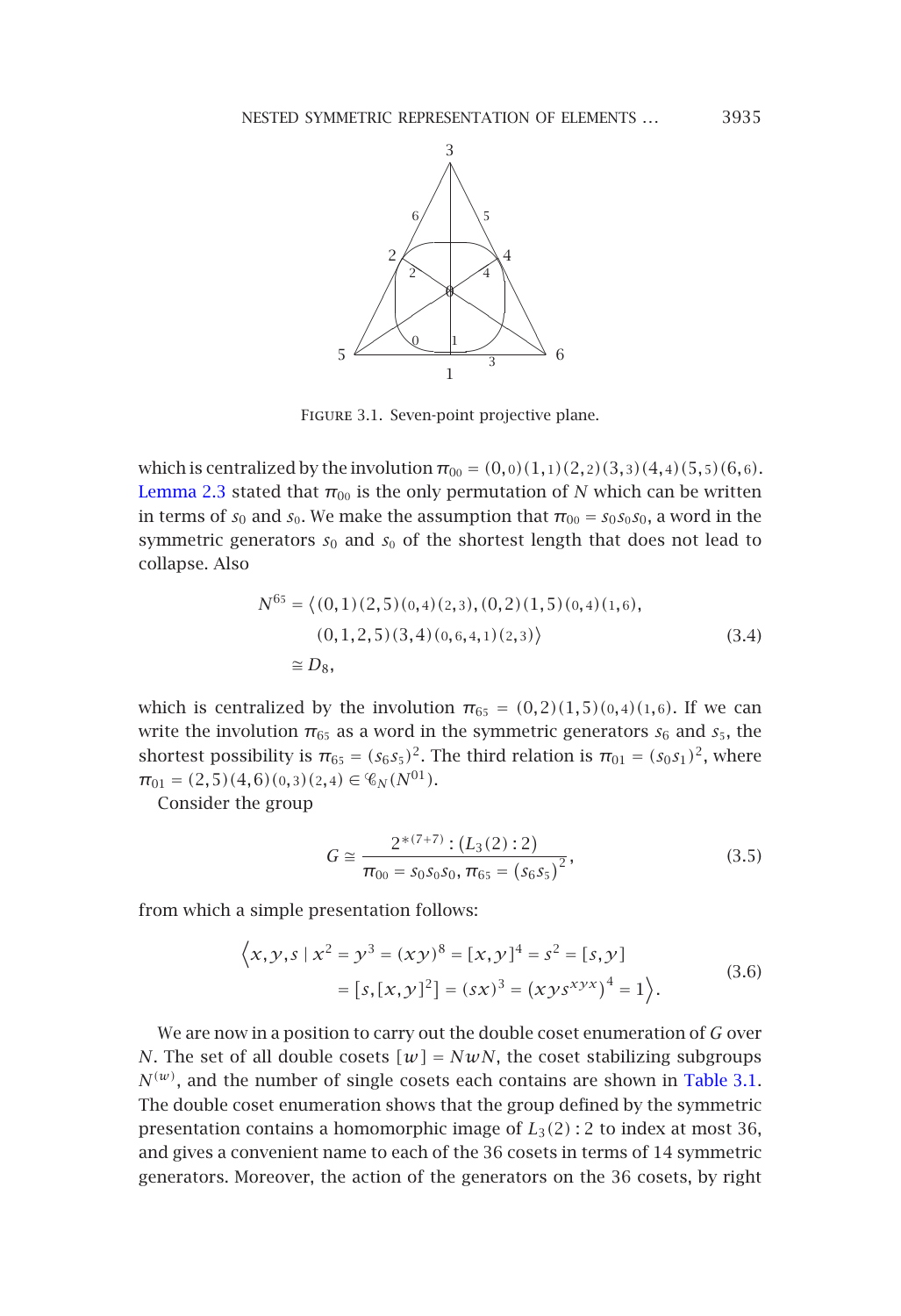| Label $ w $       | Coset stabilizing subgroup $N^{(w)}$                                                                                                                                                                                                                                                                                           | No. of cosets |
|-------------------|--------------------------------------------------------------------------------------------------------------------------------------------------------------------------------------------------------------------------------------------------------------------------------------------------------------------------------|---------------|
| $\lceil * \rceil$ | N                                                                                                                                                                                                                                                                                                                              | 1             |
| $\lceil 0 \rceil$ | $N^0 = N^{(0)} \cong S_4$ ,<br>with orbits $1+6+3+4$ on the 14 points                                                                                                                                                                                                                                                          | 14            |
| $[00] = [0]$      | Since $0.00 \sim x \approx 0.00 \sim 0$                                                                                                                                                                                                                                                                                        |               |
| [01]              | $N^{01} \cong V_4$ .<br>Since $01 \sim 05 \cdot 51 \sim 05 \cdot \pi_{15} \cdot 5 \sim 61 \cdot 5 \sim 65$ .<br>$\pi_{15} = (0,6)(1,5)(2,4)(3,1)(4,0)(5,2)(6,3)$<br>$\Rightarrow N^{(01)} \geq ((2,4)(5,6)(2,4)(5,6), \rho) \cong D_{12}$<br>$\rho = (0,6,1,5)(3,1)(2,0,4,4,5,3,6,2),$<br>with orbits $2+4+8$ on the 14 points | 21            |
| $[01] = [01]$     | $01 \sim 06 \cdot 61 \sim 06 \cdot 616 \cdot 6 \sim 06 \cdot \pi_{61} \cdot 6$<br>$\sim$ 216 $\sim$ 1 · 26 $\sim$ 46 · 2 $\sim$ 42 $\sim$ 13 $\sim$ 31.<br>$\pi_{61} = (0,2)(1,3)(2,4)(3,5)(4,6)(5,0)(6,1)$                                                                                                                    |               |
| $[012] = [01]$    | $012 \sim 312 \sim 3 \cdot 121 \cdot 1 \sim 3 \cdot \pi_{21} \cdot 1 \sim 61 \sim 46$<br>$\pi_{21} = (0,2)(1,0)(2,1)(3,6)(4,3)(5,5)(6,4).$<br>Also $31 \sim 36.61 \sim 36.616.6 \sim 36.761.6$<br>$\sim$ 516 $\sim$ 1 $\cdot$ 56 $\sim$ 66 $\cdot$ 5 $\sim$ 65 $\sim$ 56 $\sim$ 01 $\sim$ 10                                   |               |

<span id="page-5-0"></span>TABLE 3.1. Double coset enumeration for  $U_3(3)$ : 2.

<span id="page-5-1"></span>

Figure 3.2

multiplication, is implicit in the enumeration and so it is readily checked that these permutations satisfy the given relations. Thus,  $|G:N| \leq 36$ , so  $|G| \leq$  $12096 = |U_3(3):2|$ , and the (relatively) easy task of finding generators for  $U_3(3)$ : 2 satisfying the required relations completes the identification of *G* with *U*3*(*3*)* : 2. Table 3.1 shows that the Cayley graph of *<sup>G</sup>* over *<sup>N</sup>* has the form shown in Figure 3.2.

We conclude our work on *G* by giving symmetrically represented generators for each of the maximal subgroups of:  $G \cong \langle (0,0)(1,1)(2,2)(3,3)(4,4)(5,5)(6,6),$  $(0,5,6)(1,2,4)(1,6,5)(2,4,3),s_0$ :  $U_3(3) \cong \langle (0,0)(1,1)(2,2)(3,3)(4,4)(5,5)(6,6)s_0,$ *(*0*,*5*,*6*)(*1*,*2*,*4*)(*1*,*6*,*5*)(*2*,*4*,*3*)*- is a simple subgroup of index 2 in *G*;

$$
3_{+}^{1+2}:8:2 \approx \langle (0,0)(1,1)(2,2)(3,3)(4,4)(5,5)(6,6),(0,2,2,0,4,5,3,1)(1,4,6,6)(5,3)s_{6}s_{3}\rangle
$$
\n(3.7)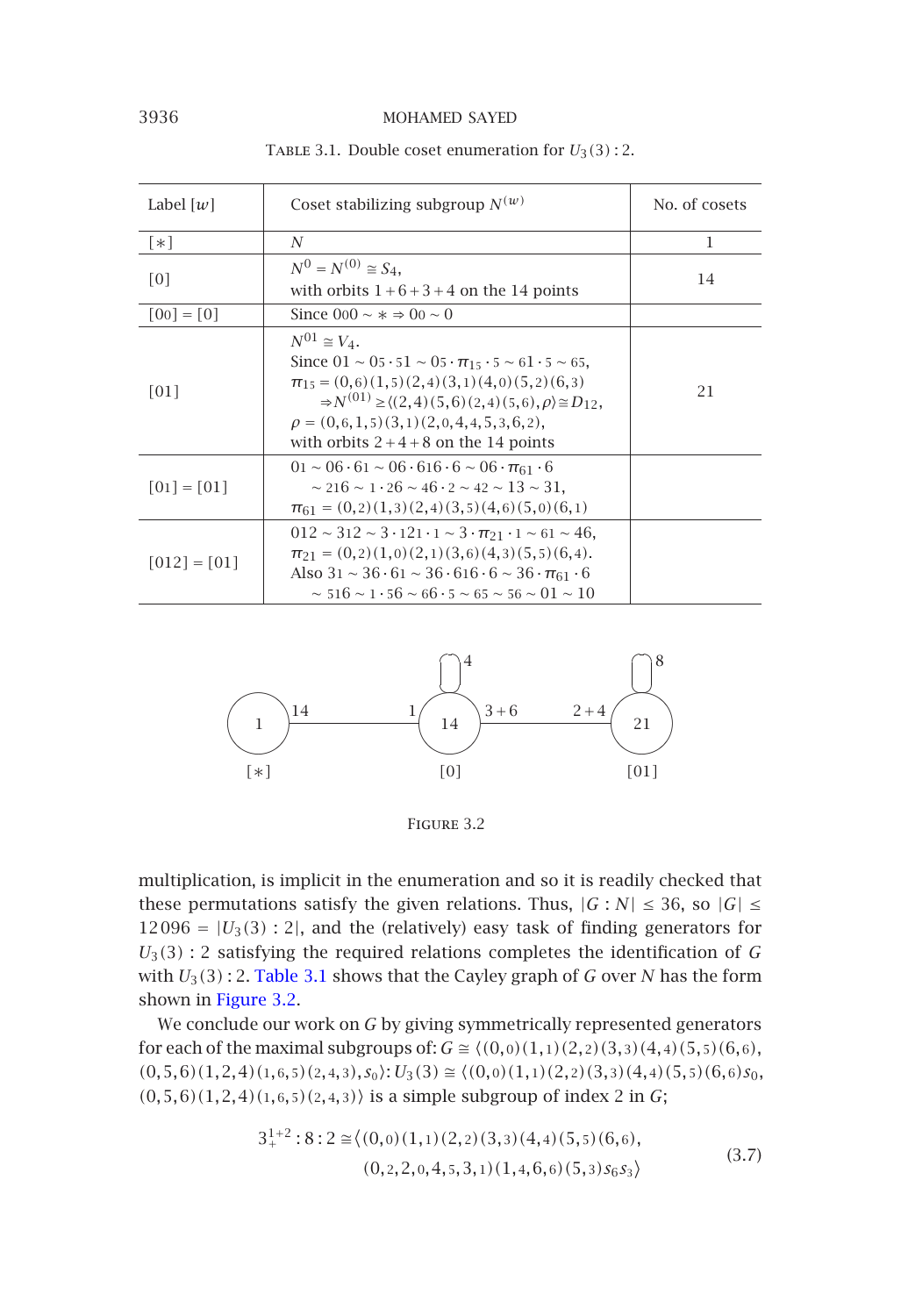NESTED SYMMETRIC REPRESENTATION OF ELEMENTS *...* <sup>3937</sup>

is a subgroup of order 432 with index 28 in *G* and is the normalizer of

$$
(0,0)(1,1)(2,2)(3,3)(4,4)(5,5)(6,6)s_6,
$$
\n(3.8)

an element of order 3 in class 3*A*;

$$
L_3(2): 2 \cong \langle (0,0)(1,1)(2,2)(3,3)(4,4)(5,5)(6,6),(0,5,6)(1,2,4)(1,6,5)(2,4,3) \rangle
$$
(3.9)

is a subgroup of order 336 with index 36 in *G* and is the stabilizer of a point in the 36-point graph; and

$$
4 \cdot S_4 : 2 \cong \langle s_0, (2,6)(4,5)(0,3)(5,6)s_1s_0 \rangle \tag{3.10}
$$

is a subgroup of order 192 with index 63 in *G* and is the centralizer of

$$
(2,4)(5,6)(2,4)(5,6), \t(3.11)
$$

an involution in class 2*A*.

**3.2. The progenitor**  $2^{*36}$  :  $(U_3(3):2)$ . A presentation for the progenitor is

$$
\langle x, y, s, r \mid x^2 = y^3 = (xy)^8 = [x, y]^4 = s^2 = [s, y] = [s, [x, y]^2]
$$

$$
= (xs)^3 = (xys^{xyx})^4 = r^2 = [r, x] = [r, y] = 1 \rangle. \tag{3.12}
$$

Here the symmetric generators are labeled with the vertices of the 36-point graph as follows. A single vertex is labeled  $\infty$ , 14 vertices are labeled 0,1,2,3,4, 5,6,0,1,2,3, 4,5, and 6, and the 21 vertices are labeled by the 21 flags (a point with a line through it) 01, 02, 04, 10, 11, 13, 20, 22, 26, 31, 35, 36, 40, 44, 45, 53, 54, 56, 62, 63, and 65. We would like to know which elements of the control subgroup  $N \approx U_3(3)$ : 2 can be written in terms of two symmetric generators. Lemma 2.3 says that  $\mathcal{C}_N(N^{\infty}0) = \langle s \rangle$ . We make the assumption that  $\pi_{\infty}0(=s) = r_{\infty}r_0r_{\infty}$ , a word in the symmetric generators  $r_{\infty}$  and  $r_0$  of the shortest length that does not lead to collapse.

Consider the group

$$
G \cong \frac{2^{*36} : (U_3(3) : 2)}{\pi_{\infty 0} = r_{\infty} r_0 r_{\infty}},
$$
\n(3.13)

from which a simple presentation follows:

$$
\langle x, y, s, r \mid x^2 = y^3 = (xy)^8 = [x, y]^4 = s^2 = [s, y] = [s, [x, y]^2]
$$

$$
= (xs)^3 = (xys^{xyx})^4 = r^2 = [r, x] = [r, y] = (sr)^3 = 1 \rangle.
$$
(3.14)

The double cosets and coset stabilizing subgroups are shown in Table 3.2. The double coset enumeration yields a Cayley diagram of *G* over *N* (see Figure 3.3).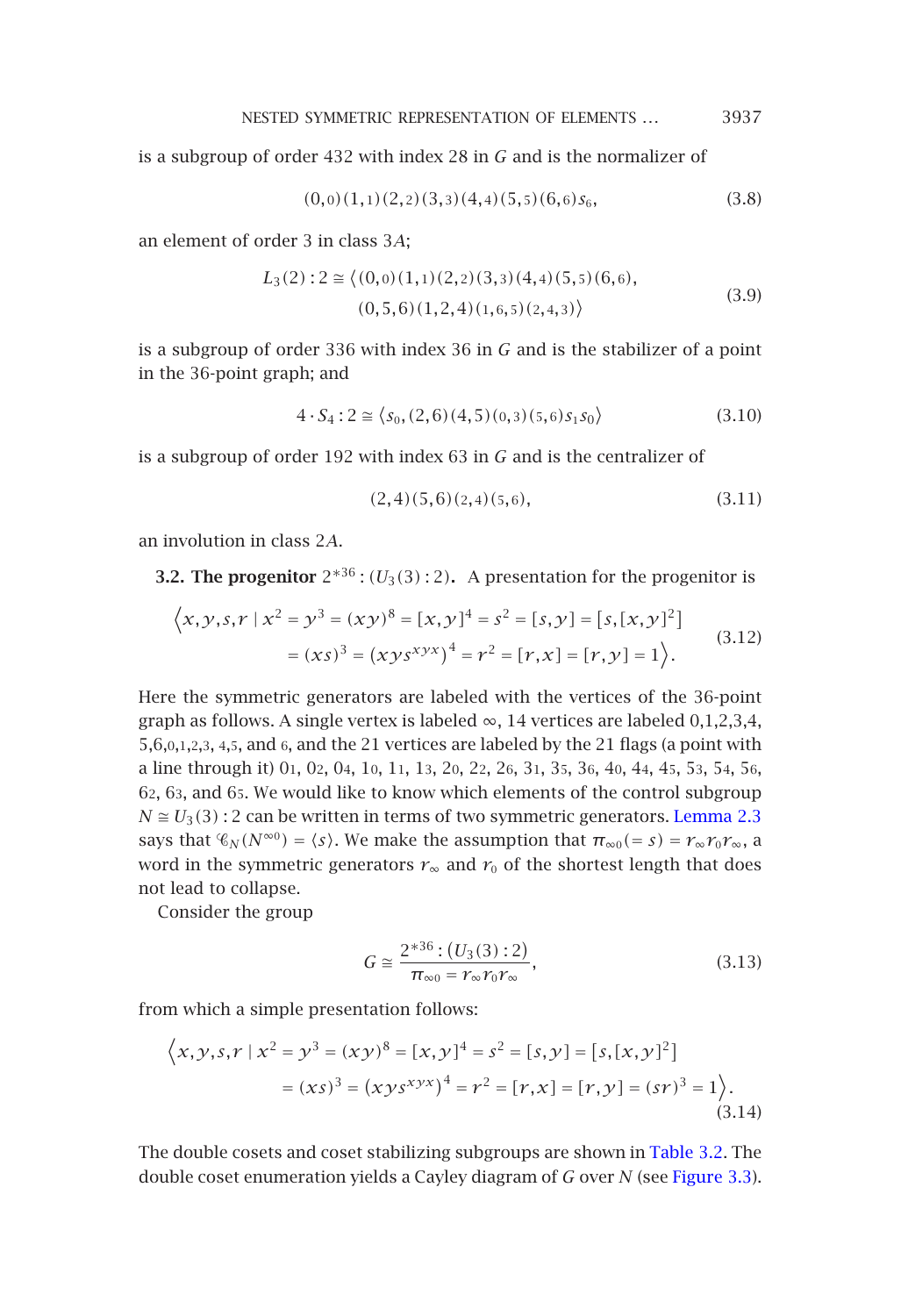| Label $\lceil w \rceil$                              | Coset stabilizing subgroup $N^{(w)}$                                                                                                                                                                                                                                                                                                                                                                                                                                                                                                                                                                                                                                                                                                                                                                                                                                                                                                                                                                                                                                                                                                                                                                 | No. of cosets |
|------------------------------------------------------|------------------------------------------------------------------------------------------------------------------------------------------------------------------------------------------------------------------------------------------------------------------------------------------------------------------------------------------------------------------------------------------------------------------------------------------------------------------------------------------------------------------------------------------------------------------------------------------------------------------------------------------------------------------------------------------------------------------------------------------------------------------------------------------------------------------------------------------------------------------------------------------------------------------------------------------------------------------------------------------------------------------------------------------------------------------------------------------------------------------------------------------------------------------------------------------------------|---------------|
| $\lceil * \rceil$                                    | N                                                                                                                                                                                                                                                                                                                                                                                                                                                                                                                                                                                                                                                                                                                                                                                                                                                                                                                                                                                                                                                                                                                                                                                                    | 1             |
| $\lceil \infty \rceil$                               | $N^{\infty} = N^{(\infty)} \cong L_3(2) : 2$ ,<br>with orbits $1+14+21$ on the 36 points                                                                                                                                                                                                                                                                                                                                                                                                                                                                                                                                                                                                                                                                                                                                                                                                                                                                                                                                                                                                                                                                                                             | 36            |
| $\lceil \infty 0 \rceil = \lceil \infty \rceil$      | Since $\infty$ 0 $\infty \sim$ * $\Rightarrow \infty$ 0 $\sim \infty$                                                                                                                                                                                                                                                                                                                                                                                                                                                                                                                                                                                                                                                                                                                                                                                                                                                                                                                                                                                                                                                                                                                                |               |
| $\lceil \infty 11 \rceil$                            | $N^{\infty 11}$ = $\langle (0,0)(1,1)(2,2)(3,3)(4,4)(5,5)(6,6), (0,3)$<br>$(2,5,4,6)(0,3)(2,6,4,5), (2,4)(5,6)(0,3)(2,4) \approx D_{16}$ .<br>Each element <i>i</i> of the $(2+4)$ -orbits of $D_{16}$ is joined<br>to both $\infty$ and 11, that is, $\infty i$ and i11 are special<br>pairs $\Rightarrow N^{(\infty 11)} \geq \langle \pi_{011}, \pi_{111}, \pi_{311}, \pi_{011}, \pi_{111}, \pi_{311}, \pi_{111}, \pi_{111}, \pi_{111}, \pi_{111}, \pi_{111}, \pi_{111}, \pi_{111}, \pi_{111}, \pi_{111}, \pi_{111}, \pi_{111}, \pi_{111}, \pi_{111}, \pi_{111}, \pi_{111}, \pi_{111}, \pi_{111}, \pi_{111}, \pi_{111}, \pi_{111}, \pi_{111}, \pi_{111}, \pi$<br>$(0,0)(1,1)(2,2)(3,3)(4,4)(5,5)(6,6), (2,4)(5,6)(0,3)$<br>$(2,4)$ , $(0,3)$ $(2,5,4,6)$ $(0,3)$ $(2,6,4,5)$ $\geq 4 \cdot S_4$ : 2,<br>$\pi_{011} = s_0 s_3 s_0 = (2, 4)(5, 6)(2, 4)(5, 6)s_3.$<br>$\pi_{111} = s_1 s_1 s_1 = (2.4)(5.6)(2.4)(5.6)s_1$<br>$\pi_{311} = s_3s_0s_3 = (2,4)(5,6)(2,4)(5,6)s_0$<br>$\pi_{011} = s_0 s_3 s_0 = (2, 4)(5, 6)(2, 4)(5, 6)s_3$<br>$\pi_{111} = s_1 s_1 s_1 = (2, 4)(5, 6)(2, 4)(5, 6)s_1$<br>$\pi_{311} = s_3s_0s_3 = (2,4)(5,6)(2,4)(5,6)s_0$<br>with orbits $12 + 24$ on the 36 points | 63            |
| $\lceil \infty 112 \rceil = \lceil \infty 11 \rceil$ | $r_{\infty}r_{11}r_2 = r_{11}r_{\infty}r_2 = r_{11} \cdot \pi_{\infty} \cdot r_{\infty} = r_{11} s_2 r_{\infty}$<br>~ $r_{13}r_{\infty}$ since $11 \cdot 2$ ~ $112$ ~ $1 \cdot 1212 \cdot 21$<br>$\sim 1 \cdot (0, 5)(3, 6)(1, 3)(2, 6) \cdot 21 \sim 321 \sim 31$                                                                                                                                                                                                                                                                                                                                                                                                                                                                                                                                                                                                                                                                                                                                                                                                                                                                                                                                   |               |

Table 3.2. Double coset enumeration for *<sup>J</sup>*<sup>2</sup> : 2.

<span id="page-7-0"></span>

Figure 3.3

One should note that the graph obtained above is not the regular graph, but the Cayley one. The regular graph whose automorphism group is *G* is obtained from the above one by joining the coset  $w$  to the coset  $iw$ . We may readily construct our symmetric generators as permutations of  $1+36+63 = 100$  letters and verify that they do indeed satisfy the relations we assumed, thus proving that the group *G* has order  $12096 \times 100 = 1209600 = |J_2 : 2|$ . Identifying *G* with  $J_2$ : 2 is straightforward and follows immediately from the construction of *<sup>J</sup>*<sup>2</sup> : 2 as the automorphism group of a rank-3 graph on 100 points, with suborbits 1, 36, and 63, and point stabilizer  $U_3(3)$ : 2, see [2].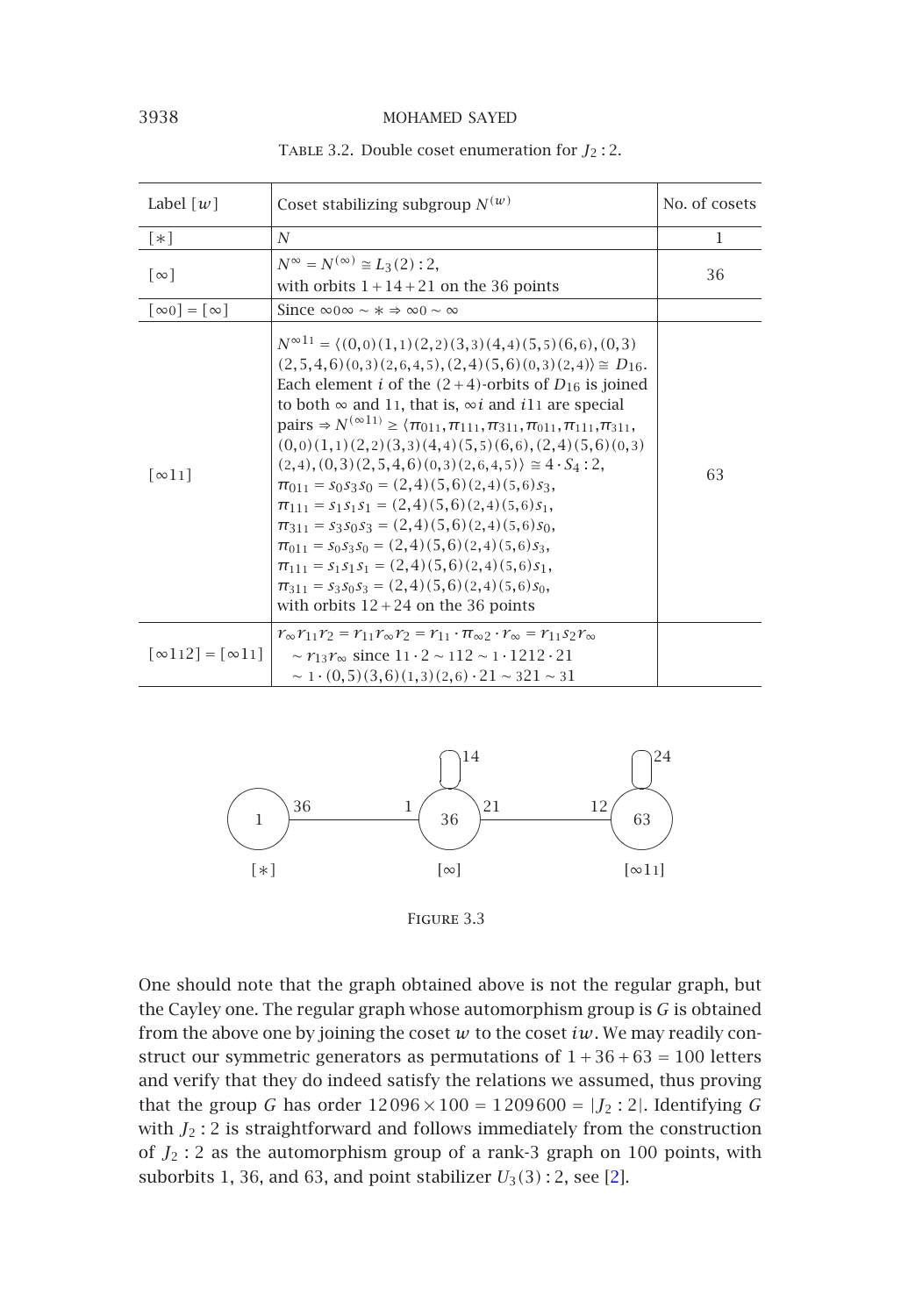Every element of *G* can be represented by a permutation on 36 letters followed by a word in the symmetric generators of length at most two. Alternatively and more concisely, we can represent each element of *G* by an expression of the form  $πuv$ , where  $π$  is a permutation on 14 letters (element of  $L_3(2):$  2) and  $u$  and  $v$  are words of length at most two in the symmetric generators *s*'s and *r* 's, respectively. The *nested* symmetrical representation of generators for each of the maximal subgroups of  $G \cong \langle (0,0)(1,1)(2,2)(3,3)(4,4)(5,5)(6,6),$ *(*0*,*5*,*6*)(*1*,*2*,*4*)(*1*,*6*,*5*)(*2*,*4*,*3*),s*<sup>0</sup>*, r*∞-

$$
J_2 \cong \langle (0,0)(1,1)(2,2)(3,3)(4,4)(5,5)(6,6)s_0, (0,5,6)(1,2,4)(1,6,5)(2,4,3),(0,0)(1,1)(2,2)(3,3)(4,4)(5,5)(6,6)r_{\infty} \rangle
$$
(3.15)

is a simple subgroup of index 2 in *G*;

$$
U_3(3): 2 \approx \langle (0,0)(1,1)(2,2)(3,3)(4,4)(5,5)(6,6),(0,5,6)(1,2,4)(1,6,5)(2,4,3),s_0 \rangle
$$
(3.16)

is a subgroup of order 12096 with index 100 in *G* and is the stabilizer of a point in the 100-point graph;

$$
3 \cdot A_6 \cdot 2^2 \cong \langle (0,3)(1,1)(2,5)(3,0)(4,6)(5,4)(6,2) s_6 s_2 r_3 r_{02}, s_0 \rangle \tag{3.17}
$$

is a subgroup of order 4320 with index 280 in *G* and is the normalizer of

$$
(0,3)(1,1)(2,6)(3,0)(4,5)(5,2)(6,4)s_3,
$$
\n(3.18)

an element of order 3 in class 3*A*;

$$
2^{1+4}_{-} : S_5 \cong \langle (0,0)(1,1)(2,2)(3,3)(4,4)(5,5)(6,6)s_0, (0,3)(5,6)(2,6)(4,5)s_3s_1r_{\infty} \rangle
$$
\n(3.19)

is a subgroup of order 3840 with index 315 in *G* and is the normalizer of

$$
(2,4)(5,6)(2,4)(5,6), \t(3.20)
$$

an involution in class 2*A*;

$$
2^{2+4} : (3 \times S_3) : 2
$$
  
\n
$$
\approx \langle (0,5,6)(1,2,4)(1,6,5)(2,4,3), (1,2)(3,6)(1,2)(3,6), s_0, r_1 \rangle
$$
\n(3.21)

is a subgroup of order 2304 with index 525 in *G* and is the normalizer of

$$
\langle (0,5)(3,6)(1,3)(2,6), (0,6)(3,5)(1,3)(4,5) \rangle, \tag{3.22}
$$

a four-group whose involutions are in class 2*A*;

$$
(A_4 \times A_5) : 2 \cong \langle (0,0)(1,4)(2,2)(3,5)(4,1)(5,3)(6,6) s_6 r_6, (3.23) \rangle
$$
  
(1,2)(3,6)(1,2)(3,6) s\_0 r\_\infty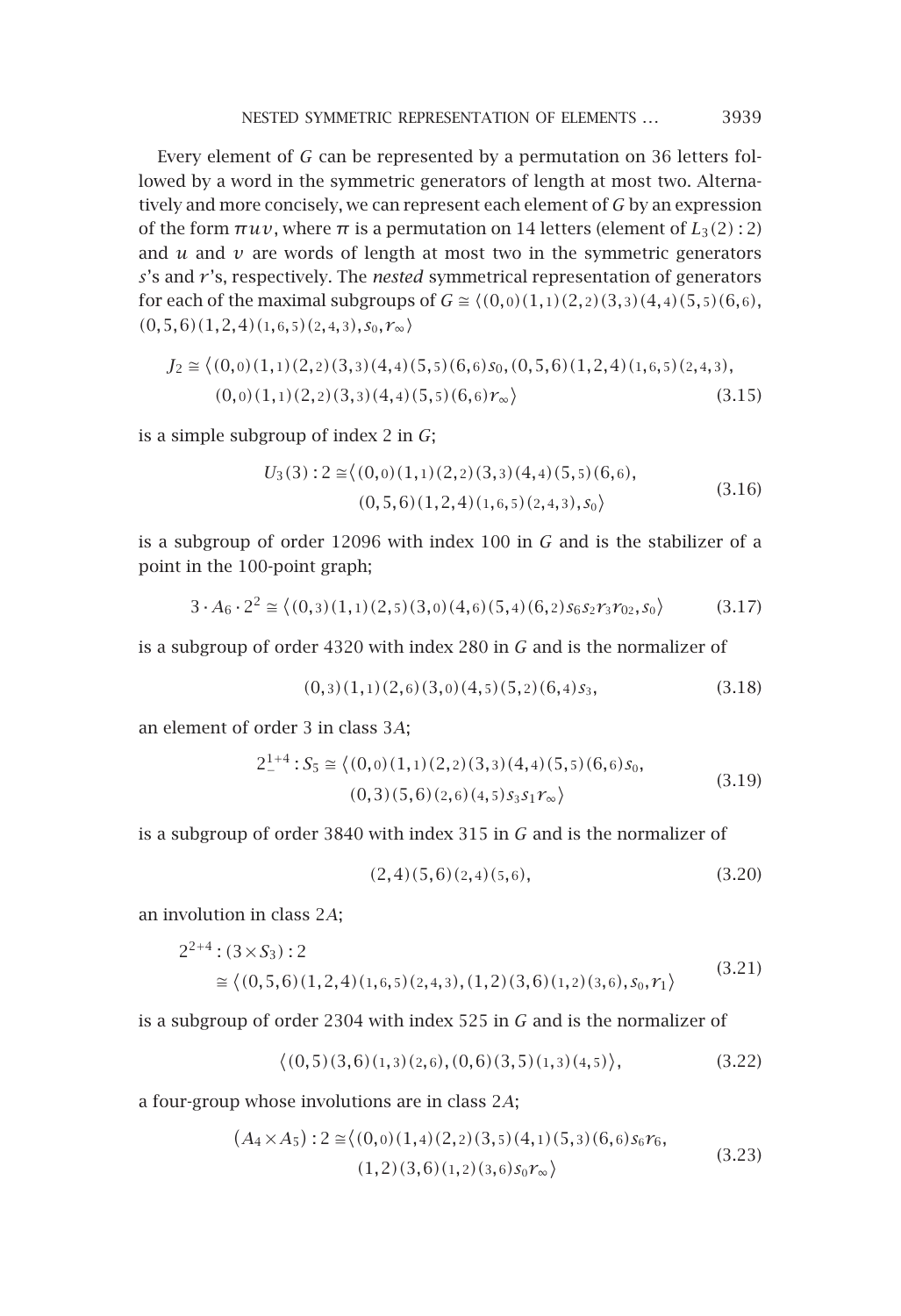is a subgroup of order 1440 with index 840 in *G*;

$$
(A_5 \times D_{10}) \cdot 2 \cong \langle (0, 0, 3, 4, 2, 1, 4, 6), (1, 5, 5, 2), (6, 3), (3, 5, 5, 6), (3, 2, 4), (0, 1), (1, 2, 3, 4), (2, 5, 5, 0, 6, 6, 4, 3), (3, 2, 4), (3, 2, 4), (3, 2, 4), (3, 2, 4), (3, 2, 4), (3, 2, 4), (3, 2, 4), (3, 2, 4), (3, 2, 4), (3, 2, 4), (3, 2, 4), (3, 2, 4), (3, 2, 4), (3, 2, 4), (3, 2, 4), (3, 2, 4), (3, 2, 4), (3, 2, 4), (3, 2, 4), (3, 2, 4), (3, 2, 4), (3, 2, 4), (3, 2, 4), (3, 2, 4), (3, 2, 4), (3, 2, 4), (3, 2, 4), (3, 2, 4), (3, 2, 4), (3, 2, 4), (3, 2, 4), (3, 2, 4), (3, 2, 4), (3, 2, 4), (3, 2, 4), (3, 2, 4), (3, 2, 4), (3, 2, 4), (3, 2, 4), (3, 2, 4), (3, 2, 4), (3, 2, 4), (3, 2, 4), (3, 2, 4), (3, 2, 4), (3, 2, 4), (3, 2, 4), (3, 2, 4), (3, 2, 4), (3, 2, 4), (3, 2, 4), (3, 2, 4), (3, 2, 4), (3, 2, 4), (3, 2, 4), (3, 2, 4), (3, 2, 4), (3, 2, 4), (3, 2, 4), (3, 2, 4), (3, 2, 4), (3, 2, 4), (3, 2, 4), (3, 2, 4), (3, 2, 4), (3, 2, 4), (3, 2, 4), (3, 2, 4), (3, 2, 4), (3, 2, 4), (3, 2
$$

is a subgroup of order 1200 with index 1008 in *G* and is the normalizer of

$$
(0,2,6)(1,3,5)(0,5,4)(1,6,3)s_2s_2r_4r_{36}, \t\t(3.25)
$$

an element of order 5 in class 5*A*;

$$
L_3(2): 2 \times 2 \cong \langle (0,0)(1,1)(2,2)(3,3)(4,4)(5,5)(6,6), (0,5,6)(1,2,4)(1,6,5)(2,4,3), r_\infty \rangle
$$
\n(3.26)

is a subgroup of order 672 with index 1800 in *<sup>G</sup>* and is the centralizer of *<sup>r</sup>*∞, an involution in class 2*C*;

$$
5^{2}: (4 \times S_{3}) \approx \langle (0,6,5,4,3,2,1)(0,1,2,3,4,5,6) s_{4} r_{0}, (0,3,2)(1,5,6)(0,4,5)(1,6,2) s_{6} s_{3}, (3.27)(0,6)(1,3)(2,2)(3,4)(4,5)(5,1)(6,0) s_{6} \rangle
$$

is a subgroup of order 600 with index 2016 in *G*; and

$$
S_5 \cong \langle (0,2,6)(1,3,5)(0,5,4)(1,6,3) S_2 S_2 T_4 T_{36}, T_{\infty} \rangle
$$
 (3.28)

is a subgroup of order 120 with index 10080 in *G*.

There are 63 such sets of six couples corresponding to the choices of  $N^{(ij)}$ ( $\cong$  4 · *S*<sub>4</sub> : 2) in *N*. Now we label each set of six couples corresponding to  $N^{(ij)}$  by *i.j.* It is clear that *i.j* has 6 (unordered) images under  $N^{(ij)}$ . Examples of set of six couples are

$$
\infty.11 \equiv \begin{cases}\n(\infty, 11), & \begin{cases}\n(2, 13), \\
(1, 1), \\
(0, 3), \\
(0, 3), \\
(10, 13), \\
(01, 31), \\
\end{cases} & 2.13 \equiv \begin{cases}\n(2, 13), \\
(4, 11), \\
(1, 40), \\
(3, 20), \\
(3, 20), \\
(04, 35), \\
(56, 62).\n\end{cases} & (3.29)
$$

**3.3. The progenitor**  $2*100$  :  $(J_2:2)$ . A presentation for the progenitor is

$$
\langle x, y, s, r, q \mid x^2 = y^3 = (xy)^8 = [x, y]^4 = s^2 = [s, y] = [s, [x, y]^2]
$$

$$
= (xs)^3 = (xys^{xyx})^4 = r^2 = [r, x] = [r, y] = (sr)^3 \quad (3.30)
$$

$$
= q^2 = [q, x] = [q, y] = [q, s] = 1 \rangle.
$$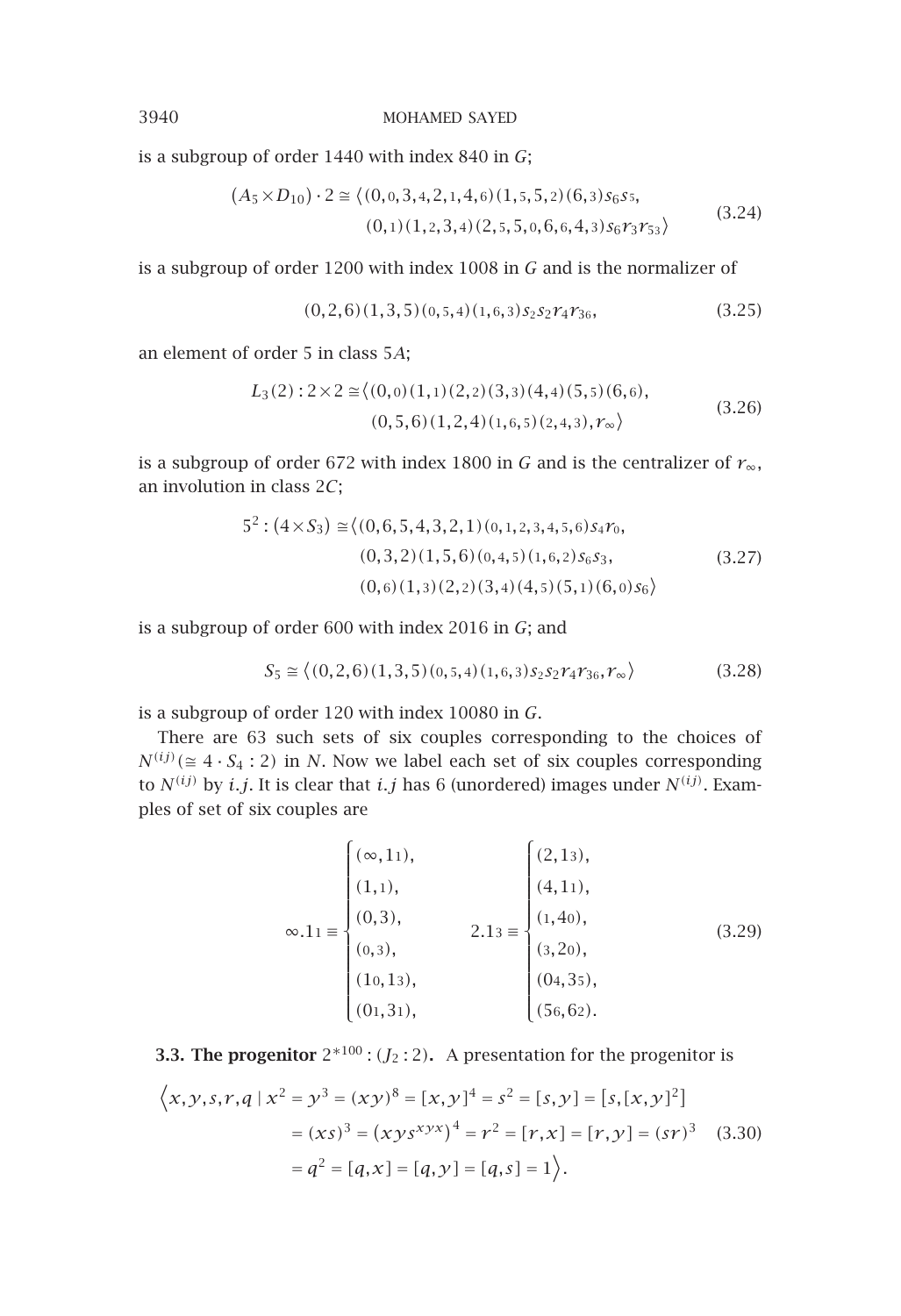#### <span id="page-10-0"></span>NESTED SYMMETRIC REPRESENTATION OF ELEMENTS ... 3941

| Label $[w]$                      | Coset stabilizing subgroup $N^{(w)}$                                                                                                                                                                                                                                                                                                                                                                                                                                                                                                                                                                                                                                                                  | No. of cosets |
|----------------------------------|-------------------------------------------------------------------------------------------------------------------------------------------------------------------------------------------------------------------------------------------------------------------------------------------------------------------------------------------------------------------------------------------------------------------------------------------------------------------------------------------------------------------------------------------------------------------------------------------------------------------------------------------------------------------------------------------------------|---------------|
| $\lceil * \rceil$                | N                                                                                                                                                                                                                                                                                                                                                                                                                                                                                                                                                                                                                                                                                                     | 1             |
| $\mathbf{x}$                     | $N^{\rm X} = N^{(\rm X)} \cong U_3(3)$ : 2,<br>with orbits $1+36+63$ on the 100 points                                                                                                                                                                                                                                                                                                                                                                                                                                                                                                                                                                                                                | 100           |
| $ X^{\infty}  =  X $             | Since $x \infty x \sim x \Rightarrow x \infty \sim x$                                                                                                                                                                                                                                                                                                                                                                                                                                                                                                                                                                                                                                                 |               |
| $\lceil$ X0.5 $\rceil$           | $N^{X0.5} = \langle (0,5)(1,6)(2,3)(3,1)(4,4)(5,0)(6,2)$ s <sub>4</sub> s <sub>4</sub> ,<br>$(1,2)(3,6)(1,2)(3,6), (1,6)(2,3)(0,5)(1,2), (1,3)$<br>$(2,6)(0,5)(3,6)s_4s_5 \geq 2 \cdot S_4$ : 2.<br>Each element <i>i</i> of the 12-orbits of $2 \cdot S_4$ : 2 is<br>joined to both of x and 0.5, that is, xi and i0.5<br>are special pairs $\Rightarrow N^{(x0.5)} \ge \langle \pi_{\infty 0.5}, \pi_{00.5}, \pi_{40.5},$<br>$\pi_{50.5}\pi_{00.5}, \pi_{40.5}, \pi_{50.5}, \pi_{040.5}, \pi_{400.5}, \pi_{440.5}, \pi_{450.5},$<br>$\pi_{540,5}$ , $(1,3)(2,6)(0,5)(3.6)$ $s_4$ $s_5$ , $(0,5)(1,6)(2,3)$<br>$(3.1)(4.4)(5.0)(6.2)s4s4) \approx 2^{1+4} S_5.$<br>with $20+80$ orbits on 100 points | 315           |
| $\lceil$ X0.51] = $\lceil$ X0.5] | $q_{\rm X}q_{\rm 0.5}q_{\rm 1}=q_{\rm 0.5}q_{\rm X}q_{\rm 1}=q_{\rm 0.5}\pi_{\rm x1}q_{\rm X}=q_{\rm 0.5}r_{\rm 1}q_{\rm X}\sim q_{\rm 0.4}q_{\rm X}$<br>since $r_0 r_5 r_1 = r_0 r_5 r_1 r_5 r_5 = r_0 \pi_{15} r_5 \sim r_4 r_5 \sim r_0 r_4$                                                                                                                                                                                                                                                                                                                                                                                                                                                       |               |
|                                  |                                                                                                                                                                                                                                                                                                                                                                                                                                                                                                                                                                                                                                                                                                       |               |

TABLE 3.3. Double coset enumeration for  $G_2(4)$ : 2.

<span id="page-10-1"></span>



Here the symmetric generators are labeled with the vertices of the 100-point graph. A single vertex is labeled x, 36 vertices are labeled  $\infty$ , 0, 1, 2, 3, 4, 5, 6, 0, 1, 2, 3, 4,5,6, 01, 02, 04, 10, 11, 13, 20, 22, 26, 31, 35, 36, 40, 44, 45, 53, 54, 56, 62, 63, and 65 and 63 vertices are labeled by the elements of the set of all six couples. We would like to know which elements of the control subgroup  $N \cong J_2$  $N \cong J_2$ : 2 can be written in terms of two symmetric generators. Lemma 2.3 says that  $\mathcal{C}_N(N^{\infty}) = \langle r \rangle$  $\mathcal{C}_N(N^{\infty}) = \langle r \rangle$  $\mathcal{C}_N(N^{\infty}) = \langle r \rangle$  $\mathcal{C}_N(N^{\infty}) = \langle r \rangle$  $\mathcal{C}_N(N^{\infty}) = \langle r \rangle$ . We make the assumption that  $\pi_{\mathbf{x} \infty} (= r) = q_{\mathbf{x}} q_{\infty} q_{\mathbf{x}}$ , a [word](#page-10-1) in the symmetric generators  $q_x$  and  $q_\infty$  of the shortest length that does not lead to collapse.

Consider the group

$$
G \cong \frac{2^{*100} \cdot (J_2 \cdot 2)}{\pi_{\mathbf{x}\infty} = q_{\mathbf{x}} q_{\infty} q_{\mathbf{x}}}.
$$
 (3.31)

The double cosets and coset stabilizing subgroups are shown in Table 3.3. The double coset enumeration yields a Cayley diagram of *G* over *N* (see Figure 3.4).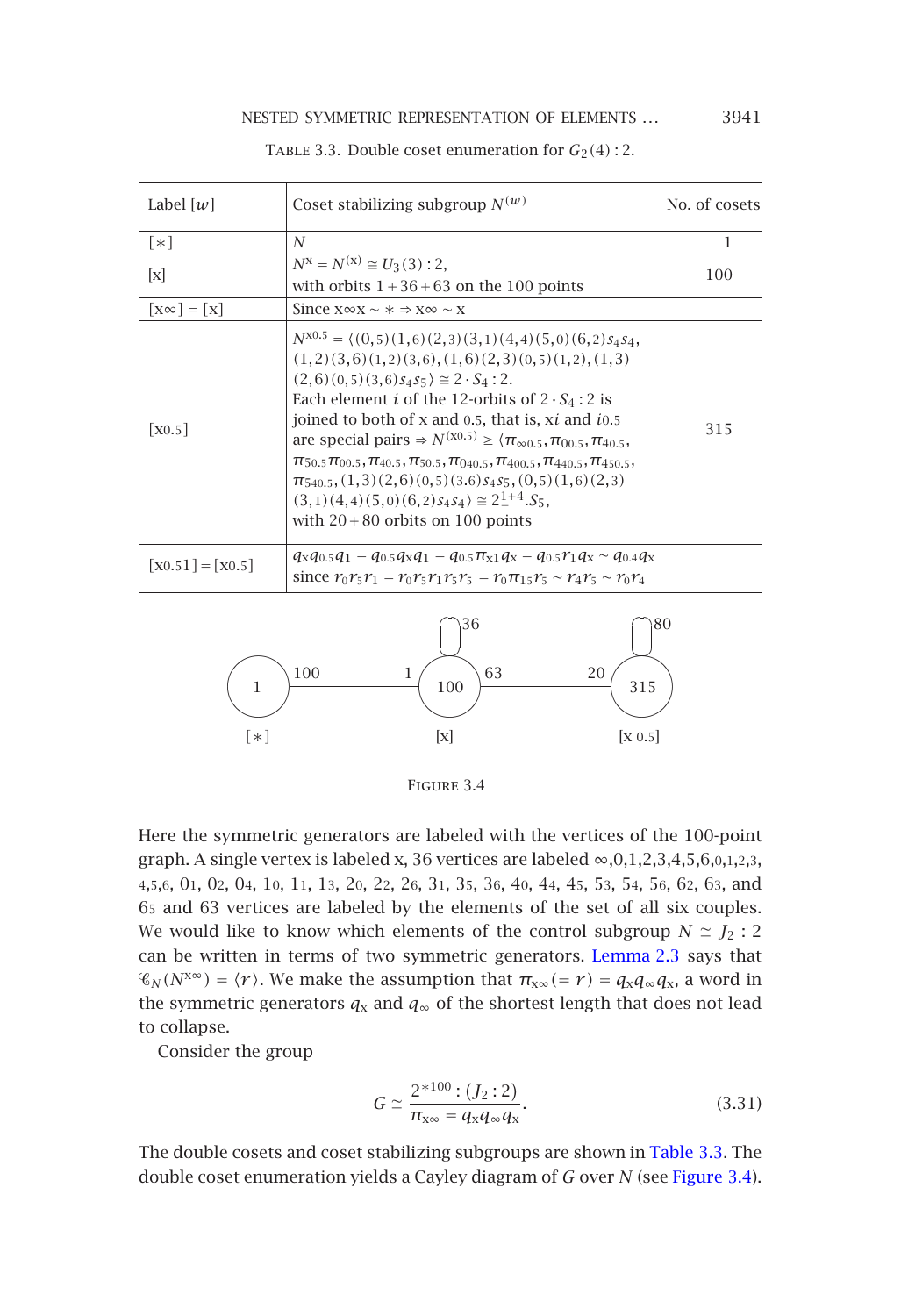The coset enu[m](#page-17-0)eration shows that the group defined by the symmetric presentation contains a homomorphic image of *N* to index at most  $1+100+315 = 416$ , and gives a convenient name to each 416 cosets in terms of 100 symmetric generators. Moreover, the action of the generators on the 416 cosets, by right multiplication, is implicit in the enumeration and so it is readily checked that these permutations satisfy the given relation. Moreover, *G* has order  $|J_2:2| \times 416 =$ 503193600, and *G* is the automorphism group of a rank-3 graph (obtained from the above diagram by joining the coset  $w$  to the coset  $iw$  of valence 100 on 416 points in which the point stabilizer is  $J_2$  : 2. This is, of course, the group *<sup>G</sup>*2*(*4*)* : 2, see [2].

Every element of *G* can be represented by a permutation on 100 letters (elements of  $J_2$ : 2) followed by a word in the symmetric generators of length at most two. Also each element of *G* can be represented by the expression *πuvw*, where  $\pi$  is a permutation on 14 letters (element of  $L_3(2)$ : 2) and  $u, v, w$  are words of length at most two in the symmetric generators *s*'s, *r* 's, and *q*'s, respectively. We refer to this as *nested* symmetric representation of an element of the group. The (nested) symmetrically represented generators for each of the maximal subgroups of  $G \cong \langle (0,0)(1,1)(2,2)(3,3)(4,4)(5,5)(6,6), (0,5,6)(1,2,4) \rangle$  $(1,6,5)(2,4,3),$   $S_0, r_\infty, q_X$ 

$$
G_2(4) \cong \langle (0,0)(1,1)(2,2)(3,3)(4,4)(5,5)(6,6)s_0 r_\infty q_x, (0,5,6)(1,2,4)(1,6,5)(2,4,3) \rangle
$$
\n(3.32)

is a simple group of index 2 in *G*;

$$
J_2: 2 \approx \langle (0,0)(1,1)(2,2)(3,3)(4,4)(5,5)(6,6),(0,5,6)(1,2,4)(1,6,5)(2,4,3), s_0, r_\infty \rangle
$$
(3.33)

is a subgroup of index 416 in *G* and is the stabilizer of a point in the 416-point graph;

 $2^{2+8}$ :  $(3 \times A_5)$ :  $2 \approx \langle (0,0)(1,1)(2,2)(3,3)(4,4)(5,5)(6,6)r_2r_{13}q_6q_{1.65}, s_0 \rangle$  (3.34)

is a subgroup of index 1365 in *G*;

$$
2^{4+6} : (A_5 \times 3) : 2 \cong \langle (0,1,2,6,5,3,4)(0,2,3,6,5,4,1) \r_{1} q_{1} q_{4.63},
$$
  
(0,1)(2,4,5,6)(0,4,3,2)(5,6) s\_{6} s\_{5} r\_{2} r\_{54} q\_{3.53} \rangle (3.35)

is a subgroup of index 1365 in *G*;

$$
U_3(4): 4 \cong \langle (0,5,2)(3,6,4)(0,1,3)(2,6,4) s_5 r_{26}, (0,1,4)(2,5,3)(0,4,1)(2,3,5) s_6 r_{22} q_{11} \rangle
$$
\n(3.36)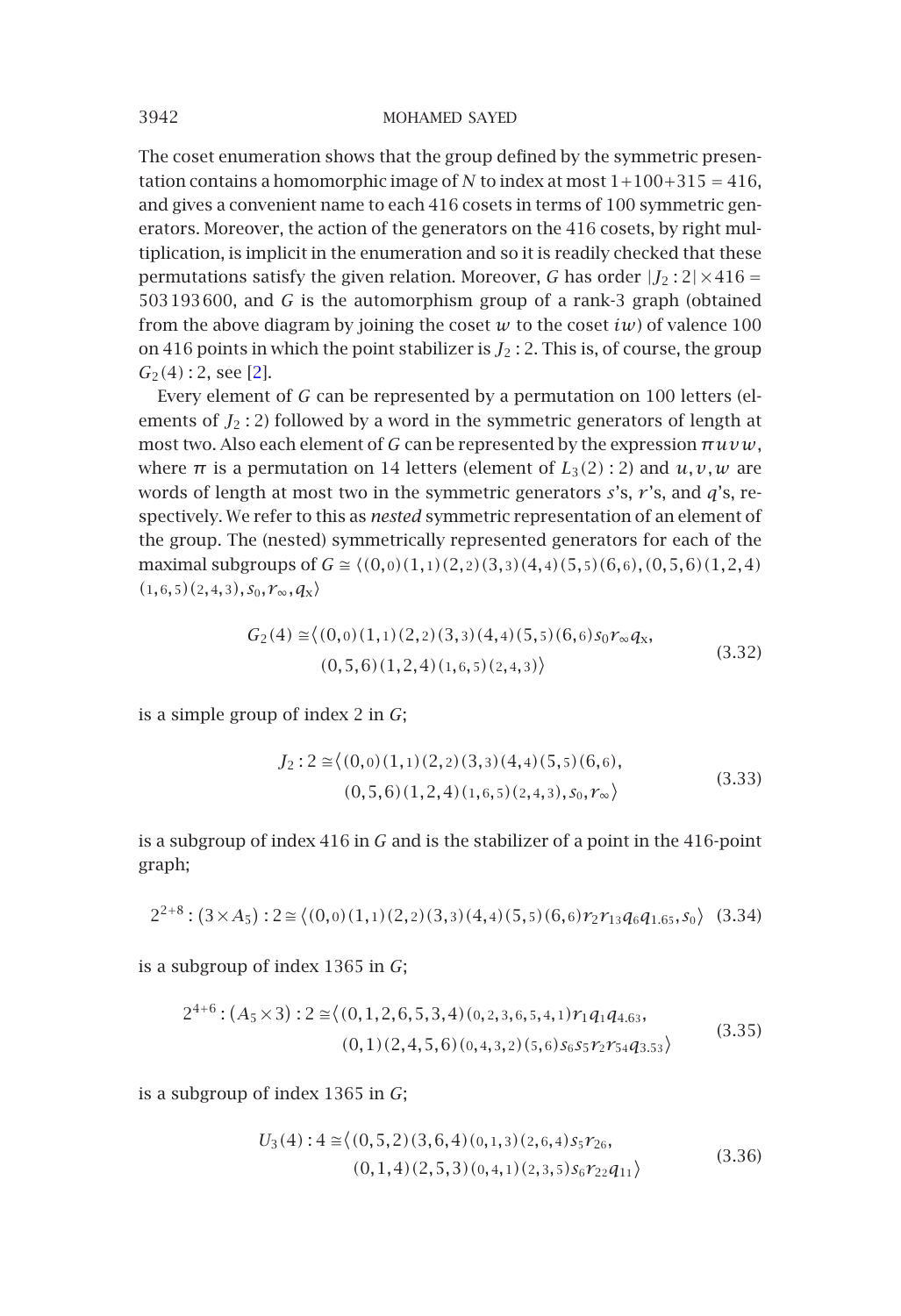NESTED SYMMETRIC REPRESENTATION OF ELEMENTS *...* <sup>3943</sup>

is a subgroup of index 2016 in *G*;

$$
3 \cdot L_3(4) : 2^2 \cong \langle (0,0)(1,1)(2,4)(3,3)(4,2)(5,6)(6,5)q_x, (0,5)(1,6,2,3)(0,5)(1,3,2,6)s_4, (3.37)(0,5,5,0)(1,1,3,6,2,2,6,3)(4,4)r_0r_5 \rangle
$$

is a subgroup of index 2080 in *G* and is the normalizer of

$$
(0,0)(1,1)(2,2)(3,3)(4,4)(5,5)(6,6)s_0,
$$
\n(3.38)

an element of order 3 in class 3*A*;

$$
U_3(3):2\times 2 \cong \langle (0,0)(1,1)(2,2)(3,3)(4,4)(5,5)(6,6),(0,5,6)(1,2,4)(1,6,5)(2,4,3),s_0,q_x \rangle
$$
(3.39)

is a subgroup of index 20800 in *G* and is the centralizer of  $q_x$ , an involution in class 2*C*;

$$
(A_5 \times A_5) : 2 \cong \langle (0,5,1,4,6,1,4,3)(2,6)(3,0,5,2)s_0 r_0 r_2 q_3, (0,4,3)(1,5,6)(0,6,2)(1,4,5)s_4 s_0 r_1 r_{45} q_5 q_{3.40} \rangle
$$
(3.40)

is a subgroup of index 69888 in *G*; and

$$
L_2(13): 2 \cong \langle (0,4,4,0,2,2)(1,6,6,1,5,5)(3,3) s_0 r_\infty q_x, (0,6)(1,4)(1,5)(3,4) q_{0.6} \rangle
$$
\n(3.41)

is a subgroup of index 230400 in *G*.

**3.4. The progenitor**  $2*416$  :  $(G_2(4):2)$ . A presentation for the progenitor is

$$
\langle x, y, s, r, q, p \mid x^2 = y^3 = (xy)^8 = [x, y]^4 = s^2 = [s, y] = [s, [x, y]^2]
$$

$$
= (xs)^3 = (xys^{xyx})^4 = r^2 = [r, x] = [r, y] = (sr)^3
$$

$$
= q^2 = [q, x] = [q, y] = [q, s] = (rq)^3 = [p, x]
$$

$$
= [p, y] = [p, s] = [p, r] = 1 \rangle.
$$
 (3.42)

Here the symmetric generators which correspond to the vertices of the 416 point graph are denoted by 0,1,...,415, where  $p_0 = p_{q*}$ ,  $p_1 = p_{qx}$ , and  $p_2 =$  $p_{q_\infty}$ ,.... We would like to know which elements of the control subgroup *N* ≅  $G_2(4)$ : 2 can be written in terms of two symmetric generators. Lemma 2.3 states that  $\mathcal{C}_N(N^{01}) = \langle q \rangle$ . We make the assumption that  $\pi_{01} = q = p_0 p_1 p_0$ , a word in the symmetric generators  $p_0$  and  $p_1$  of the shortest length that does not lead to collapse.

A nice way of looking at Suz : 2 is the way Suzuki constructed the group [2] as a rank-3 extension of  $G_2(4)$ : 2 of degree 1782 with suborbit sizes 1, 416, and 1365. We will be looking at the group from this point of view to identify our homomorphic image of the progenitor with Suz : 2.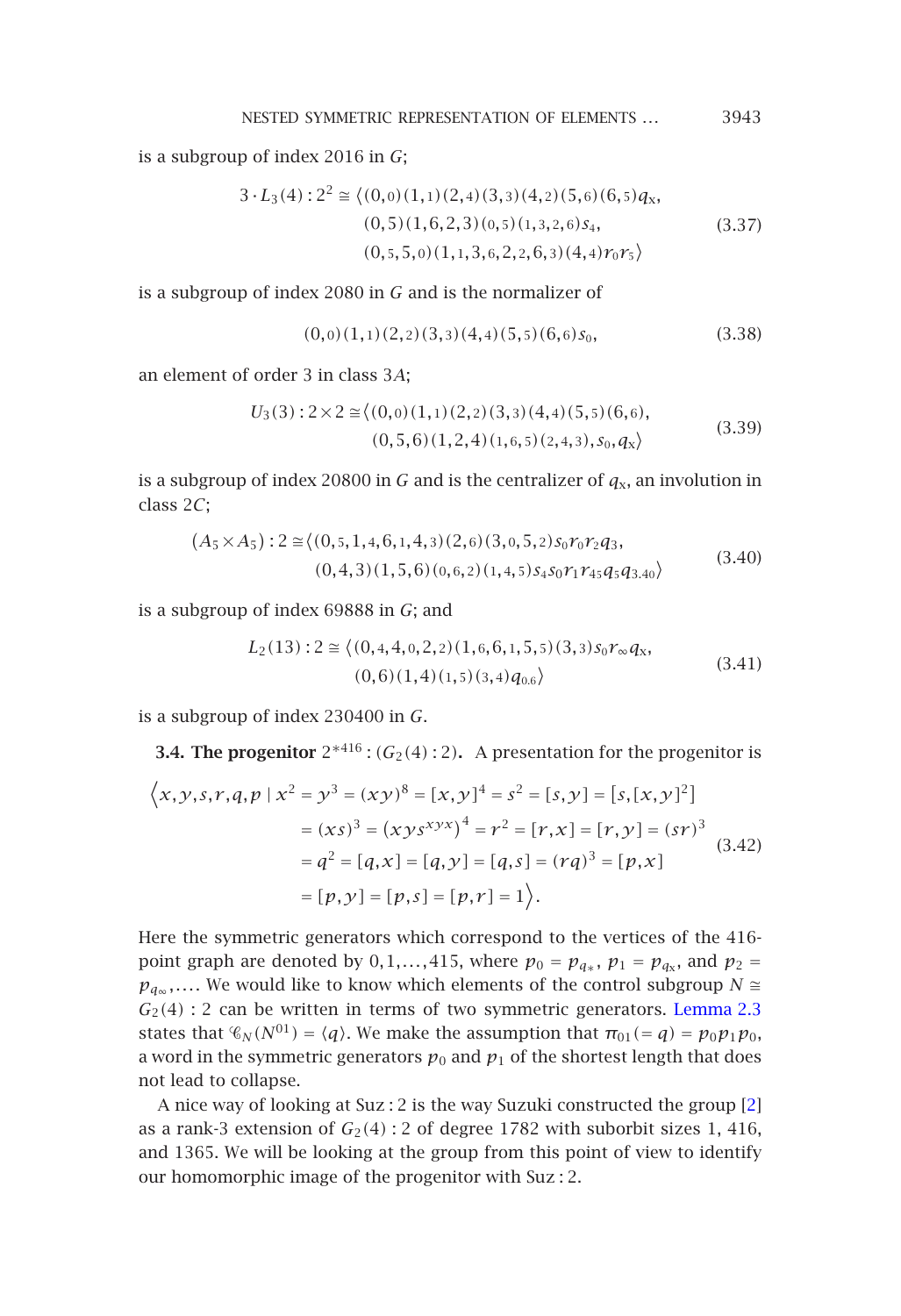|  | TABLE 3.4. Double coset enumeration for $3 \cdot S$ uz : 2. |  |  |
|--|-------------------------------------------------------------|--|--|
|  |                                                             |  |  |

| Label $\lceil w \rceil$ | Coset stabilizing subgroup $N^{(w)}$                                                                                                                                                                                                                                                                                                       | No. of cosets |
|-------------------------|--------------------------------------------------------------------------------------------------------------------------------------------------------------------------------------------------------------------------------------------------------------------------------------------------------------------------------------------|---------------|
| $\lceil * \rceil$       | $\overline{N}$                                                                                                                                                                                                                                                                                                                             | 1             |
| [0]                     | $\overline{N^0 = N^{(0)} \cong J_2 : 2,}$<br>with orbits $1 + 100 + 315$ on the 416 points                                                                                                                                                                                                                                                 | 416           |
| $[01] = [0]$            | Since $010 \sim x \approx 01 \sim 1$ , 0 is an element of the 100-orbit                                                                                                                                                                                                                                                                    |               |
| [0i]                    | $N^{0i} \approx 2^{1+4}$ : $S_5$ , <i>i</i> is an element of the 315-orbit,<br>$ N^{(0i)}  = 32 \times  \text{Stab}_{N^{(0i)}}(0)  \ge 32 \times 3840.$<br>$N^{(0i)} \approx 2^{2+8}$ : S <sub>5</sub> , thus the double coset [0 <i>i</i> ] has<br>at most 4095 single cosets, $N^{(0i)}$ has orbits<br>$32 + 320 + 64$ on the 416 points | 4095          |
| $[0il] = [0i]$          | $0i\ell \sim 0\pi_{il} i \sim 0^{\pi_{il}} i$ , <i>i</i> joined to <i>l</i> , <i>l</i> is an element<br>of 320-orbit                                                                                                                                                                                                                       |               |
| [0ij]                   | $\overline{N^{0ij}} \cong 2^{1+4}$ : $A_5$ , <i>j</i> is an element of the 64-orbit since<br>$N^{0ij}$ is maximal in $J_2$ , adding any permutation of N<br>which fixes the coset $Np_0p_ip_j$ to $N^{0ij} \Rightarrow N^{(0ij)} \cong J_2$ ,<br>with orbits $315 + 100 + 1$ on the 416 points                                             | 832           |
| $[0i j l] = [0i j]$     | $0ijl \sim 0i\pi_{jl}j \sim (0i)^{\pi_{jl}}j$ , <i>j</i> joined to <i>l</i> , <i>l</i> is an element<br>of 100-orbit                                                                                                                                                                                                                       |               |
| [0ijk]                  | $N^{0ijk}$ is maximal in $G_2(4)$ , adding any permutation<br>of N which fixes the coset $Np_0p_ip_jp_k$ to<br>$N^{0ijk} \Rightarrow N^{(0ijk)} \cong G_2(4)$ , which is transitive on the<br>symmetric generators                                                                                                                         | 2             |

Consider the group

$$
G \cong \frac{2^{*416} \cdot (G_2(4) \cdot 2)}{\pi_{01} = p_0 p_1 p_0}.
$$
 (3.43)

The double cosets and coset stabilizing subgroups are given in Table 3.4. The double coset enumeration shown in Table 3.4 [yi](#page-17-0)elds a Cayley diagram of *G* over *N* (see Figure 3.5).

The coset enumeration shows that the group defined by the symmetric present[ation cont](#page-14-0)ains a homomorphic image of *N* to index at most  $(1 + 416 +$ <sup>4095</sup>+832+2*)* <sup>=</sup> 5346, and gives a convenient name to each 5346 cosets in terms of 416 symmetric generators. Moreover, the action of the generators on the 5346 cosets, by right multiplication, is implicit in the enumeration and so it is readily checked that these permutations satisfy the given relation. Thus  $|G| = |G_2(4):2| \times 5346 = 2690072965600$ , and *G* is isomorphic to the group 3 · Suz : 2. Finally, adding the relator  $(\pi p_0)^{13}$  [2], where  $\pi$  induces a permutation of cyclic shape  $1 \cdot 3 \cdot 4 \cdot 6^2 \cdot 12^{33}$  on 416 letters, to those of *G* gives Suz : 2. Again the double coset enumeration over *N* gives a Cayley diagram (see Figure 3.6).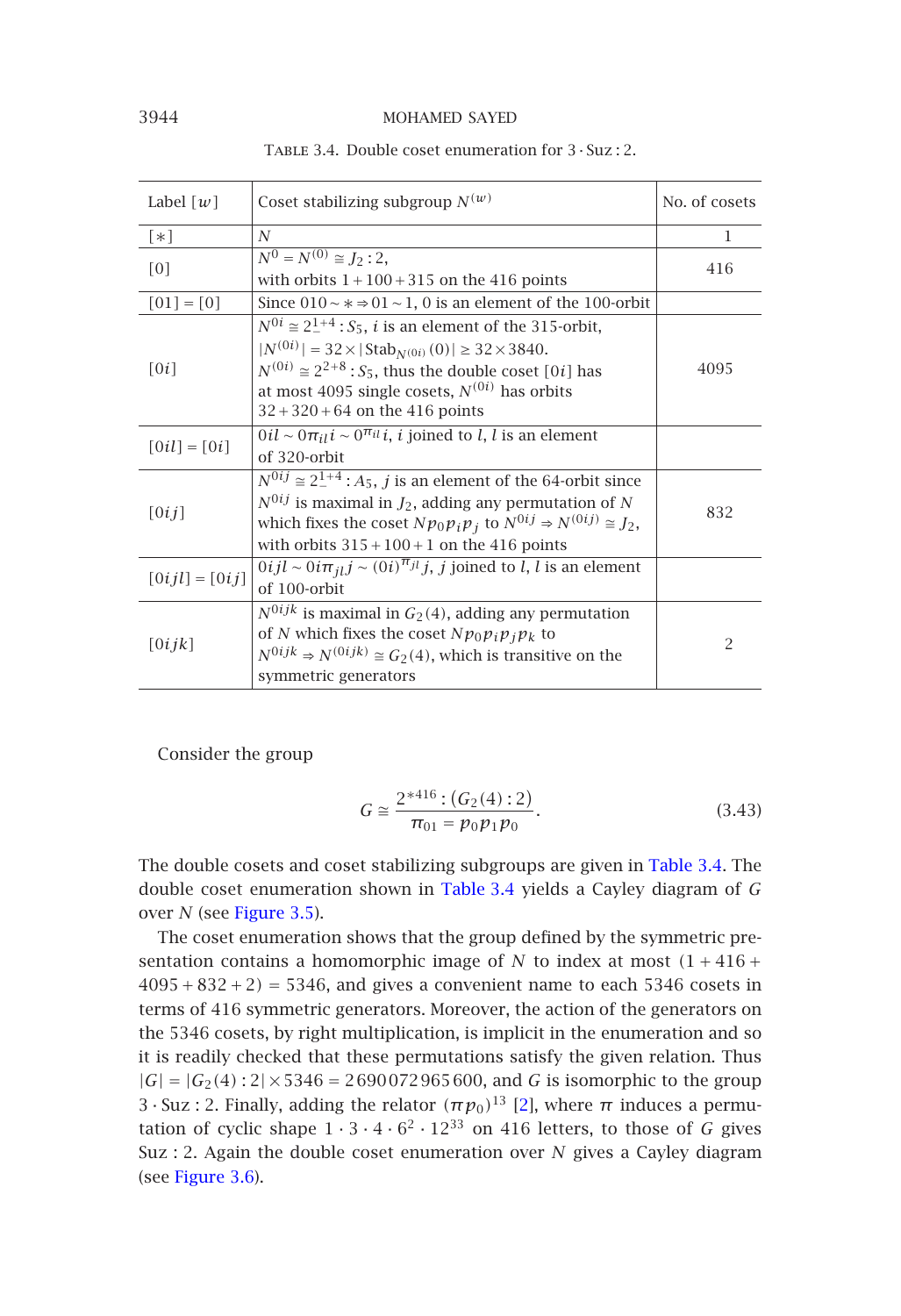

<span id="page-14-0"></span>Figure 3.6

Every element of  $G \cong Suz : 2$  can be represented by a permutation on 416 letters (elements of  $G_2(4):2$ ) followed by a word in the symmetric generators of length at most two. Also each element of *G* can be represented by the expression  $πuvwz$ , where  $π$  is a permutation on 14 letters (element of  $L_3(2)$  : 2) and  $u$ ,  $v$ ,  $w$ , and  $z$  are words of length at most two in the symmetric generators *s*'s, *r* 's, *q*'s, and *p*'s, respectively. We refer to this as *nested* symmetric representation of an element of the group. The (nested) symmetrically represented generators for each of the maximal subgroups of  $G \cong$  $\langle (0,0)(1,1)(2,2)(3,3)(4,4)(5,5)(6,6), (0,5,6)(1,2,4)(1,6,5)(2,4,3), S_0, r_{\infty}, q_{\rm x}, p_0 \rangle$ 

$$
Suz \approx \langle (0,0)(1,1)(2,2)(3,3)(4,4)(5,5)(6,6)s_0, (0,0)(1,1)(2,2)(3,3)(4,4)(5,5)(6,6)r_{\infty}, (0,0)(1,1)(2,2)(3,3)(4,4)(5,5)(6,6)q_x, (0,0)(1,1)(2,2)(3,3)(4,4)(5,5)(6,6)p_0, (0,5,6)(1,2,4)(1,6,5)(2,4,3)\rangle
$$
\n(3.44)

is a subgroup of index 2 in *G*;

$$
G_2(4): 2 \cong \langle (0,0)(1,1)(2,2)(3,3)(4,4)(5,5)(6,6),(0,5,6)(1,2,4)(1,6,5)(2,4,3),s_0,r_\infty,q_x \rangle
$$
(3.45)

is a subgroup of index 1782 in *G* and is the stabilizer of a point in the 1782 point graph;

$$
3U_4(3) : (2^2)_{133} \cong \langle (0,6,3,5)(2,4)(1,3)(2,5,6,4) s_0 s_2 r_0 r_6 p_0, s_0 q_x \rangle \tag{3.46}
$$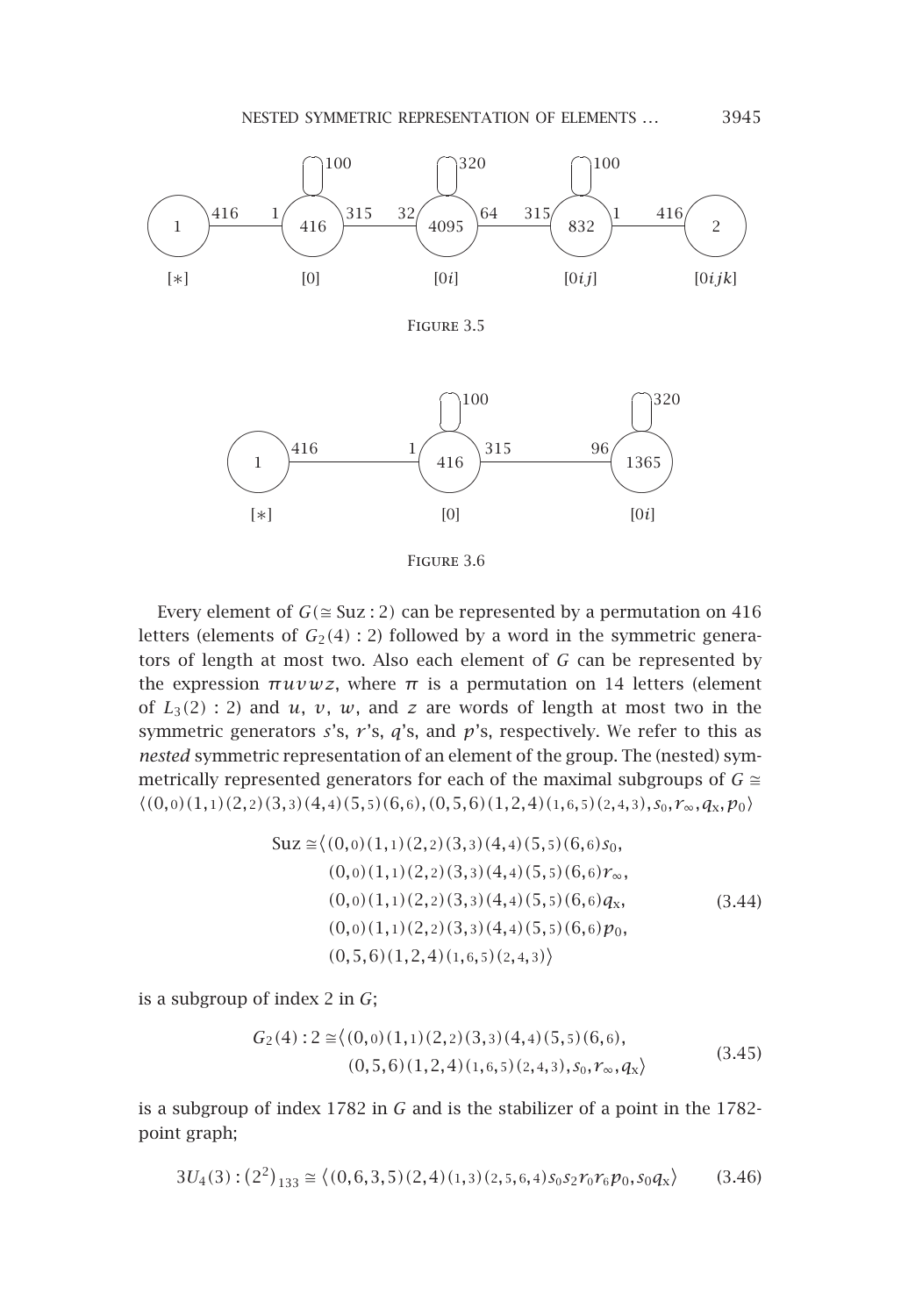is a subgroup of index 22880 in *G* and is the normalizer of

$$
(0,0)(1,1)(2,2)(3,3)(4,4)(5,5)(6,6)s_0,
$$
\n(3.47)

an element of order 3 in class 3*A*;

$$
2^{1+6} \cdot U_4(2) : 2 \cong \langle (0,0)(1,2)(2,1)(3,6)(4,4)(5,5)(6,3) s_0 q_x, s_4 r_\infty p_0 \rangle \qquad (3.48)
$$

is a subgroup of index 135135 in *<sup>G</sup>* and is the normalizer of *(*1*,*2*)(*3*,*6*)(*1*,*2*)(*3*,*6*)*, an involution in class 2*A*;

$$
J_2: 2 \times 2 \cong \langle (0,0)(1,1)(2,2)(3,3)(4,4)(5,5)(6,6),(0,5,6)(1,2,4)(1,6,5)(2,4,3), s_0, r_{\infty}, p_0 \rangle
$$
(3.49)

is a subgroup of index 370656 in *G* and is the centralizer of  $p_0$ , an involution in class 2*C*; and

$$
M_{12}:2\times2\cong\langle(0,6)(1,0,4,5,6,3)(2,4,3,2,5,1)r_5r_4q_xq_{4,5}p_0,(1,6)(2,3)(0,5)(1,2)q_\infty p_0,(1,4)(3,5)(1,4)(3,5)s_6r_0\rangle
$$
(3.50)

is a subgroup of index 2358720 in *G* and is the centralizer of

$$
(0,6)(1,5)(2,2)(3,1)(4,3)(5,4)(6,0)r_{\infty}p_0,
$$
\n(3.51)

an involution in class 3*D*.

**3.5. The progenitor**  $(2^2)^{*1782}$  :  $(3 \cdot \text{Suz} : 2)$ . A presentation for the progenitor is

$$
\left\langle x, y, s, r, q, p, t \mid x^2 = y^3 = (xy)^8 = [x, y]^4 = s^2 = [s, y] = [s, [x, y]^2]
$$

$$
= (xs)^3 = (xys^{xyz} + s^4) = r^2 = [r, x] = [r, y]
$$

$$
= (sr)^3 = q^2 = [q, x] = [q, y] = [q, s] = (rq)^3
$$

$$
= [p, x] = [p, y] = [p, s] = [p, r] = (qp)^3
$$

$$
= [t, x] = [t, y] = [t, s] = [t, q] = 1 \right\rangle.
$$
(3.52)

We seek a monomial semilinear 1782-dimensional representation of  $N \approx 3$ . Suz : 2 over GF<sub>4</sub>, the Galois field of order 4. Elements in  $3 \cdot$  Suz : 2 can thus act as permutations of 1782 Klein four-groups, followed by the *field automorphism*  $\sigma$  of GF<sub>4</sub>. The cyclic groups  $T_i$  are replaced by copies of the Klein four-groups which we label by  $V_i = \langle t_{i_1}, t_{i_2} t_{i_3} \rangle$ . The centralizer in *N* of  $V_1$  is isomorphic to  $G_2(4)$  with orbits  $1 + 416 + 1365$ . Centralizing a further four-group in the 416-orbit, say  $V_2$ , yeilds a subgroup isomorphic to  $J_2$  whose centralizer in  $N$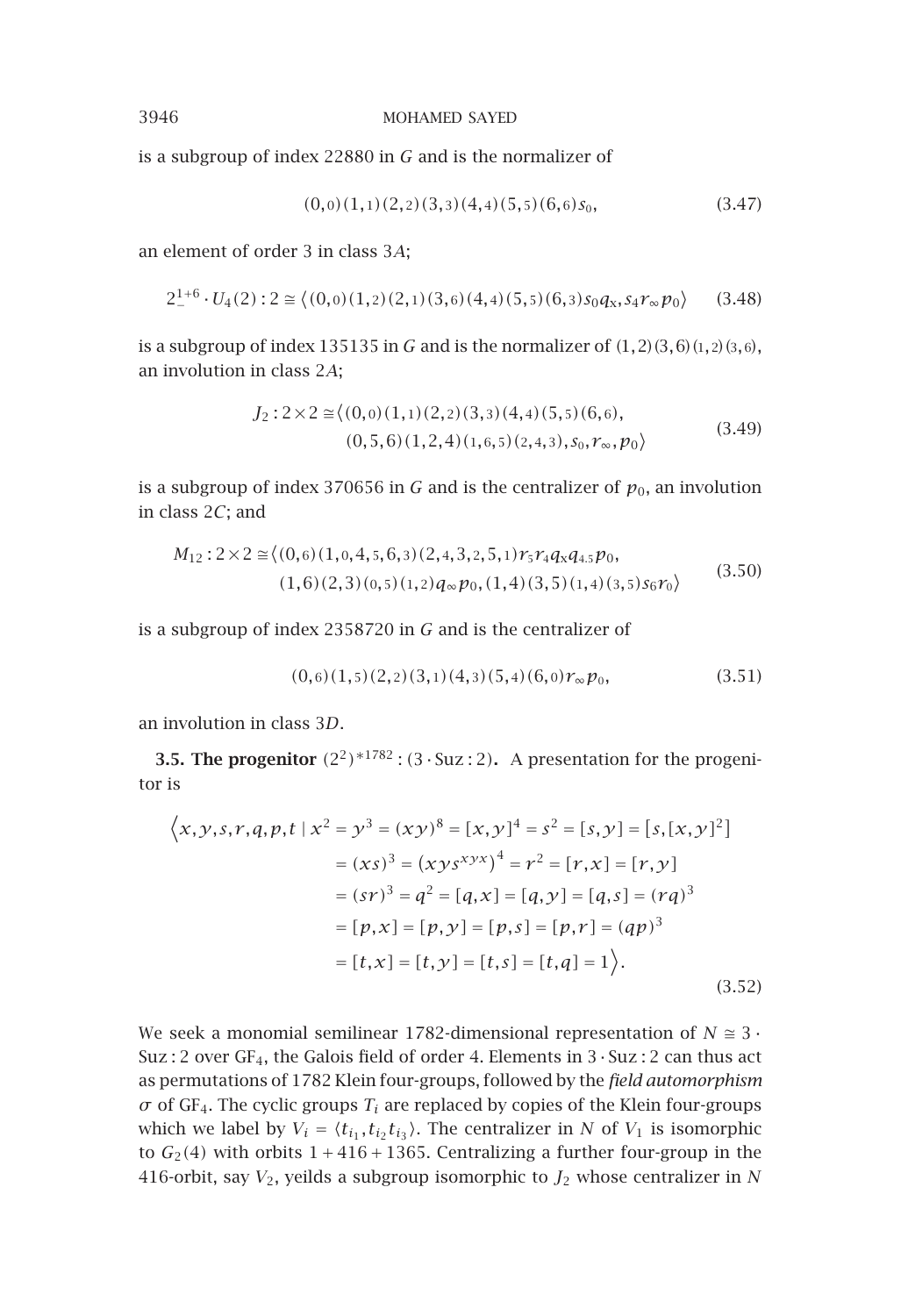

<span id="page-16-0"></span>Figure 3.7

is a copy of *S*3:

$$
\langle V_1, V_2 \rangle \cap N \leq \mathcal{C}_N(N^{12}) \cong S_3. \tag{3.53}
$$

Elements of order 3 in *<sup>S</sup>*<sup>3</sup> cycle the involutions in each of the two fixed fourgroups, while its involutions interchange them and apply the field automorphism *σ*. We thus seek an image of  $(2^2)$ <sup>\*2</sup> : *S*<sub>3</sub>, where

$$
S_3 \cong \left\langle a = \begin{pmatrix} \omega & \cdot \\ \cdot & \omega \end{pmatrix}, b = \begin{pmatrix} \cdot & 1 \\ 1 & \cdot \end{pmatrix} \sigma \right\rangle.
$$
 (3.54)

Factoring this by the relator  $(bt_{11})^3$  is easily seen to give the image  $A_5$ . For example, if  $a = (3, 4, 5)$ ,  $b = (1, 2)(4, 5)$ ,  $t_{11} = (1, 3)(4, 5)$ , then

$$
t_{11} = (1,3)(4,5), \t t_{21} = (2,3)(4,5),
$$
  
\n
$$
t_{12} = \omega t_{11} = (1,4)(3,5), \t t_{22} = \omega t_{21} = (2,4)(3,5),
$$
  
\n
$$
t_{13} = \overline{\omega} t_{11} = (1,5)(3,4), \t t_{23} = \overline{\omega} t_{21} = (2,5)(3,4).
$$
\n(3.55)

If the prog[enitor](#page-16-0)  $(2^2)^{*1782}$  : 3  $\cdot$  Suz : 2 is factored by a corresponding relation, we obtain

$$
Co1 \cong \frac{\left(2^{2}\right)^{*1782} : (3 \cdot Suz : 2)}{\left(\binom{1}{1} \sigma t_{1_{1}}\right)^{3}}.
$$
\n(3.56)

The central element of order three [2], which fixes each of the 1782 four-groups while cycling its nontrivial element, is  $([x, y]^2([x, y]^2)^y x ([x, y]^2)^y x s r q p)^{13}$ . With the help of the program in [5], the enumeration over *N* gives a Cayley diagram (see Figure 3.7).